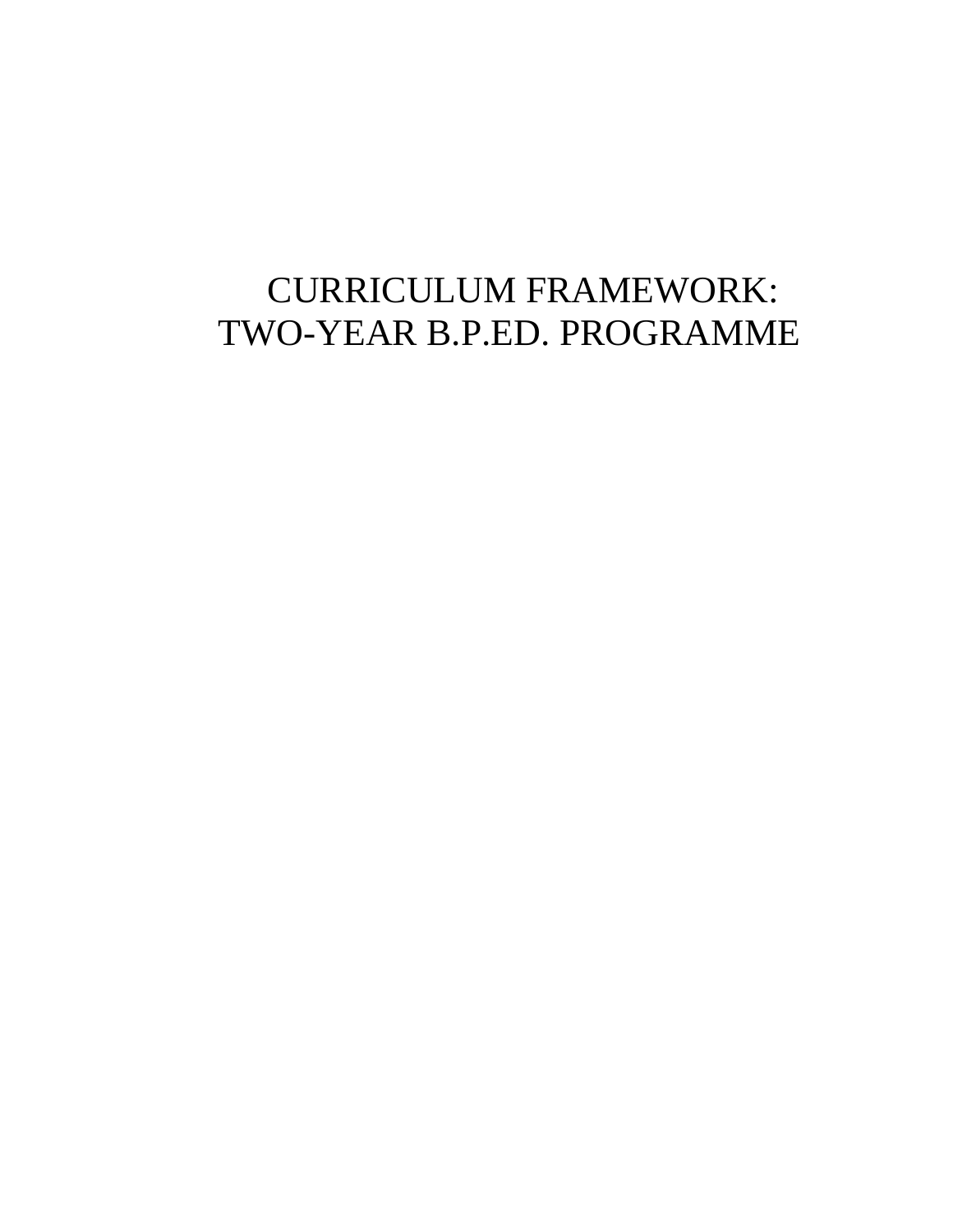**Preamble:** Bachelor of Physical Education (B. P. Ed.) two years (Four Semesters Choice Based Credit System) programme is a professional programme meant for preparing teachers of physical education in classes VI to X and for conducting physical education and sports activities in classes XI and XII.

### **B.P.Ed. Duration:**

The B.P.Ed programme shall be of a duration of two academic years,that is, four semesters. However, the students shall be permitted to complete the programme requirements within a maximum of three years from the date of admission to the programme.

### **B.P.Ed. Pattern of Question Papers:**

Question Papers shall have five questions corresponding to four units of each theory course.

## **Question No. Description Marks** 1 Answer in detail (Long Question) Or Answer in detail (Long Question) 15 (Form Unit 1) 2 Answer in detail (Long Question) Or Answer in detail (Long Question) 15 (Form Unit 2) 3 Answer in detail (Long Question) Or Answer in detail (Long Question) 15 (Form Unit 3) 4 Write short notes: any two out of four  $15$  (Form Unit 4) 15 5 M.C.Q. Type Questions (10 out of 12 Que.)  $(3 \text{ Questions. from each unit})$   $10$ **Total 70**

### **B.P.Ed.: Format of Question Paper for 4 Units.**

**Each question paper shall have five questions. The pattern will be as follows:**

## **B.P.Ed. Evaluation:**

The performance of a student in each course is evaluated in terms of percentage of marks. Evaluation for each course shall be done by a continuous internal assessment (CIA) by the concerned course teacher as well as by end semester examination and will be consolidated at the end of course. The components for continuous

### **internal assessment are;**

| <b>One Test</b>    | 15 Marks        |
|--------------------|-----------------|
| Seminar / Quiz     | 5 Marks         |
| <b>Assignments</b> | 5 Marks         |
| <b>Attendance</b>  | 5 Marks         |
| <b>Total</b>       | <b>30 Marks</b> |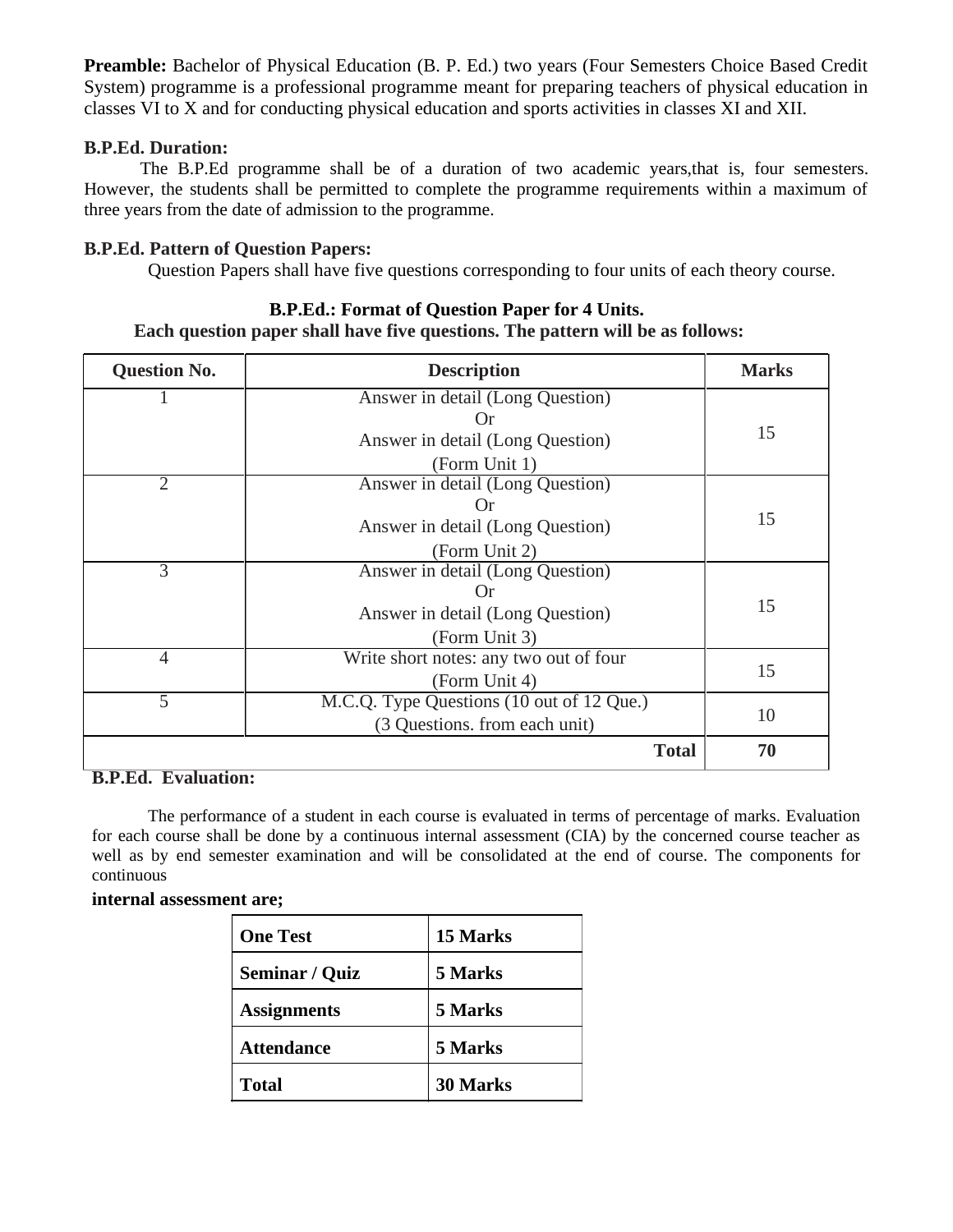## **SCHEME OF EXAMINATION SEMESTER - I**

| Paper         | <b>Subject</b>                                                                                                   | <b>Internal</b> | <b>External</b> | <b>Total</b> |
|---------------|------------------------------------------------------------------------------------------------------------------|-----------------|-----------------|--------------|
|               |                                                                                                                  |                 |                 | <b>Marks</b> |
|               | THEORY (400)                                                                                                     |                 |                 |              |
| <b>CC-101</b> | History, Principles and foundation of Physical                                                                   | 30              | 70              | 100          |
|               | Education                                                                                                        |                 |                 |              |
| $CC-102$      | Anatomy and Physiology                                                                                           | 30              | 70              | 100          |
| $CC-103$      | <b>Health Education and Environmental Studies</b>                                                                | 30              | 70              | 100          |
| EC-           | Olympic Movement/Officiating and Coaching (Elective)                                                             | 30              | 70              | 100          |
| 101/102       |                                                                                                                  |                 |                 |              |
|               | PRACTICAL (400)                                                                                                  |                 |                 |              |
| <b>PC-101</b> | Track and Field (Running Events)                                                                                 | 30              | 70              | 100          |
| <b>PC-102</b> | Swimming/Gymnastics/Shooting                                                                                     | 30              | 70              | 100          |
| <b>PC-103</b> | Indigenous Sports: Kabaddi/Malkhambh/lezim/<br>March past (Any of one out of these)                              |                 | 70              | 00           |
| $PC-104$      | Mass Demonstration Activities: Kho-Kho / dumbbells /<br>tipri / wands / hoop /umbrella<br>(Any one out of these) | 30              | $\overline{70}$ | 100          |
|               | Total                                                                                                            | 240             | 560             | 800          |

## **SEMESTER -II**

| Paper           | <b>Subject</b>                                                                        | <b>Internal</b> | <b>External</b> | <b>Total</b><br><b>Marks</b> |
|-----------------|---------------------------------------------------------------------------------------|-----------------|-----------------|------------------------------|
|                 | <b>THEORY (400)</b>                                                                   |                 |                 |                              |
|                 | CC-201  Kinesiology and Biomechanics                                                  | 30              | 70              | 100                          |
| $CC-202$        | Educational Technology and Methods of Teaching in                                     | 30              | 70              | 100                          |
|                 | <b>Physical Education</b>                                                             |                 |                 |                              |
| $CC-203$        | Organization and Administration                                                       | 30              | 70              | 100                          |
| $\overline{EC}$ | Contemporary issues in physical education, fitness                                    | 30              | 70              | 100                          |
| 201/202         | and wellness/ Sports Nutrition and                                                    |                 |                 |                              |
|                 | Weight Management (Elective)                                                          |                 |                 |                              |
|                 | PRACTICAL (300)                                                                       |                 |                 |                              |
| PC-201          | Track and Field (Jumping Events)                                                      | 30              | 70              | 100                          |
| PC-202          | Yoga/Aerobics / Swimming / Gymnastics                                                 | 30              | 70              | 100                          |
|                 | (Any of the two out of these)                                                         |                 |                 |                              |
| PC-203          | Racket Sports: Badminton/Table Tennis/Squash/<br>Tennis (Any of the two out of these) | 30              | 70              | 100                          |
|                 | <b>TEACHING PRACTICE (100)</b>                                                        |                 |                 |                              |
| TP-201          | Teaching Practice (Classroom and outdoor)                                             | 30              | 70              | 100                          |
|                 | Total                                                                                 | 240             | 560             | 800                          |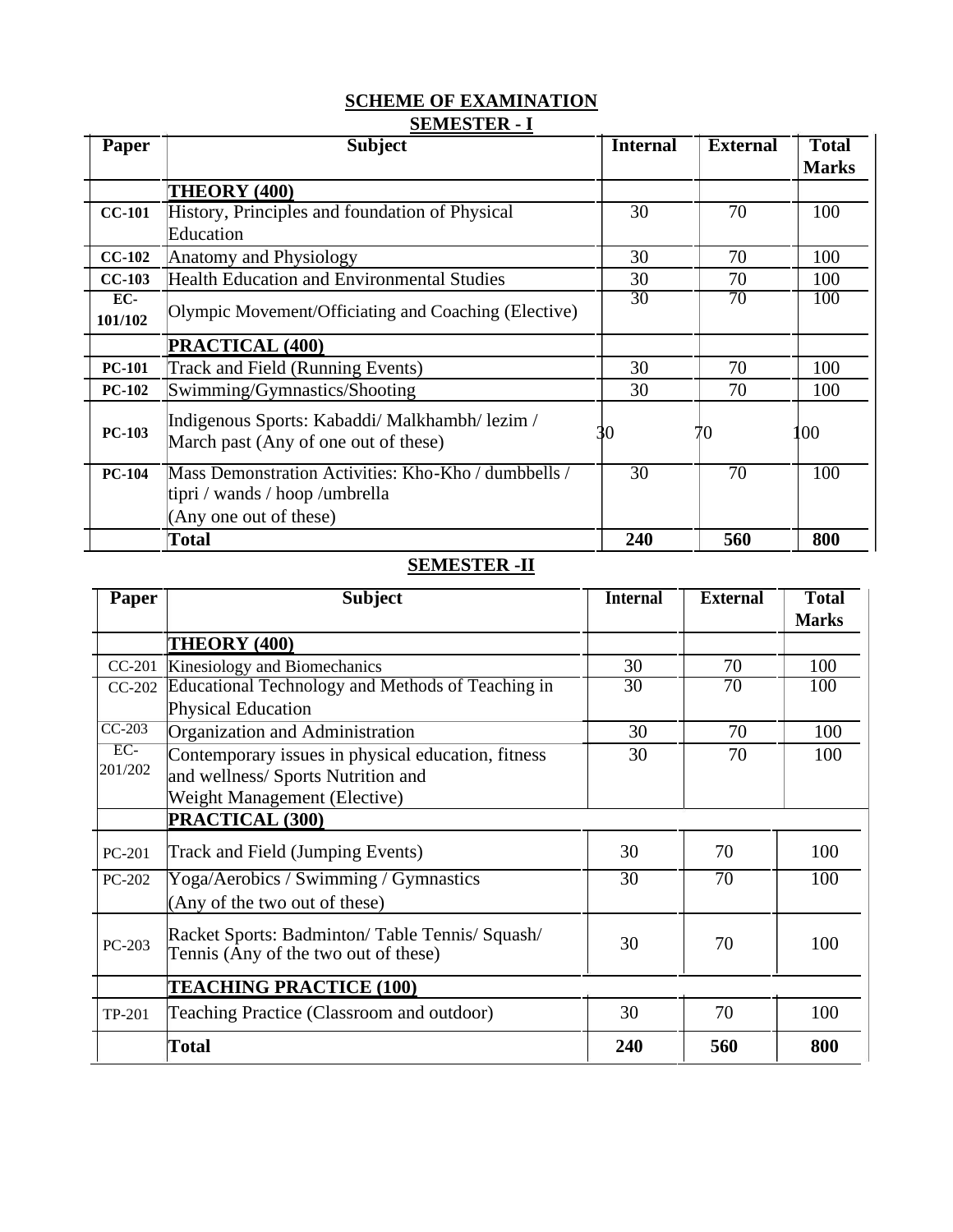## **SEMESTER –III**

| <b>Paper</b>        | Subject                                                                                                | Internal        | External        | Total        |
|---------------------|--------------------------------------------------------------------------------------------------------|-----------------|-----------------|--------------|
|                     |                                                                                                        |                 |                 | <b>Marks</b> |
|                     | <b>THEORY (400)</b>                                                                                    |                 |                 |              |
| $CC-301$            | <b>Sports Training</b>                                                                                 | 30              | 70              | 100          |
| $CC-302$            | <b>Computer Applications in Physical Education</b>                                                     | 30              | 40(T)30(P)      | 100          |
| $CC-303$            | Sports Psychology and Sociology                                                                        | 30              | 70              | 100          |
| $\overline{EC}$     | Sports Medicine, Physiotherapy and                                                                     | $\overline{30}$ | $\overline{70}$ | 100          |
| 301/302             | Rehabilitation/Curriculum Design (Elective)                                                            |                 |                 |              |
|                     | PRACTICAL (300)                                                                                        |                 |                 |              |
| PC-301              | Track and Field (Throwing Events)                                                                      | 30              | 70              | 100          |
| PC-302              | Combative Sports : Martial Art, Karate, Judo, Fencing,                                                 | 30              | 70              | 100          |
|                     | Boxing, Taekwondo, Wrestling (Any two out of these)                                                    |                 |                 |              |
| PC-303              | Team Games: Baseball, Cricket, Football, Hockey,                                                       | 30              | 70              | 100          |
|                     | Softball, Volleyball, Handball, Basketball, Netball                                                    |                 |                 |              |
|                     | (Any two of these)                                                                                     |                 |                 |              |
|                     | <b>TEACHING PRACTICE (100)</b>                                                                         |                 |                 |              |
| <b>TP-301</b>       | Teaching Practice (Teaching Lesson Plans for Racket                                                    | 30              | 70              | 100          |
|                     | Sport/Team Games/Indigenous Sports)                                                                    |                 |                 |              |
|                     | <b>Total</b>                                                                                           | 240             | 560             | 800          |
|                     | <b>SEMESTER -IV</b>                                                                                    |                 |                 | Total        |
|                     | Subject                                                                                                | Internal        | External        |              |
| Paper               |                                                                                                        |                 |                 | <b>Marks</b> |
| $\overline{CC-401}$ | THEORY (400)                                                                                           | 30              | 70              | 100          |
| $CC-402$            | Measurement and Evaluation in Physical Education<br><b>Yoga</b> Education                              | 30              | 70              | 100          |
| $CC-403$            | Research and Statistics in Physical Education                                                          | 30              | 70              | 100          |
| $\overline{EC}$     | Theory of sports and games (Specifically sports and                                                    | 30              | 70              | 100          |
| 401/402             | games specialization)/Sports Management (Elective)                                                     |                 |                 |              |
|                     | PRACTICAL (200)                                                                                        |                 |                 |              |
| $PC-401$            | Track and Field/Swimming /Gymnastics                                                                   | $\overline{30}$ | $\overline{70}$ | 100          |
|                     | (Any of one out of these)                                                                              |                 |                 |              |
| $PC-402$            | Kabaddi/ Kho-Kho/ Baseball/ Cricket/                                                                   | 30              | 70              | 100          |
|                     | Football/Hockey/Softball/ Volleyball/ Handball/                                                        |                 |                 |              |
|                     | Basketball/ Netball/ Badminton/ Table Tennis/ Squash/                                                  |                 |                 |              |
|                     | Tennis (Any of one out of these)                                                                       |                 |                 |              |
|                     | <b>TEACHING PRACTICE (200)</b>                                                                         |                 |                 |              |
| <b>TP-401</b>       | Sports Specialization: Coaching lessons Plans                                                          | 30              | 70              | 100          |
|                     | Track and Field/Swimming /Gymnastics                                                                   |                 |                 |              |
|                     | (Any of one out of these)                                                                              |                 |                 |              |
| TP-402              | Game specialization Coaching lessons: Kabaddi/Kho-                                                     | 30              | 70              | 100          |
|                     | Kho/ Baseball/ Cricket/Football/Hockey /Softball/<br>Volleyball/Handball/Basketball/Netball/Badminton/ |                 |                 |              |
|                     | Table Tennis/ Squash/ Tennis (Any of one out of these)                                                 |                 |                 |              |
|                     | <b>Total</b>                                                                                           | 240             | 560             | 800          |
|                     |                                                                                                        |                 |                 |              |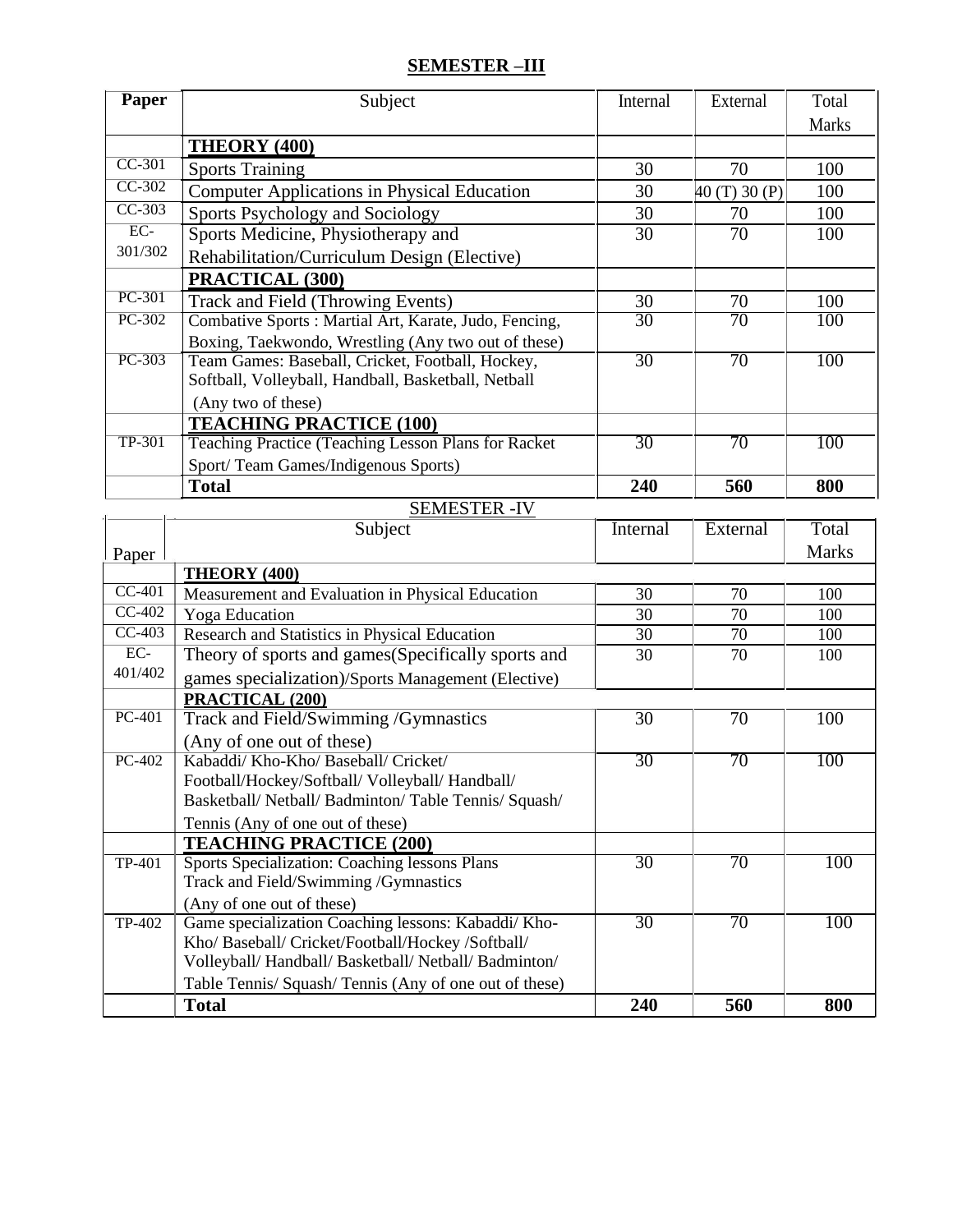## **Semester – I Theory Courses CC-101 HISTORY, PRINCIPLES AND FOUNDATION OF PHYSICAL EDUCATION**

## **External marks: 70 Internal marks: 30 Time: Three hours max**

The student will select 1 question from each unit from unit I to III of 15 marks each. Unit-IV will consist of 4 short notes out of which student will attempt 2 of 7.5 marks each. Unit-V will consist of 12 MCQs (3 questions from each unit) out of which student will attempt 10 MCQs of 1 mark each.

## **Unit – 1: Introduction**

- o Meaning, Definition and Scope of Physical Education
- o Aims and Objective of Physical Education
- o Importance of Physical Education in present era.
- o Misconceptions about Physical Education.
- o Relationship of Physical Education with General Education.
- o Physical Education as an Art and Science.

## **Unit- 2 – Historical Development of Physical Education in India**

o Idealism, Pragmatism, Naturalism, Realism, Humanism, Existentialism and Indian Philosophy and Culture.

o History of Physical education in ancient Greek, Sparta, Germany, Sweden & Denmark.

- o The origin and development of ancient Olympic Games
- o Modern Olympic Games, South Asian Federation Game, Asian Game and Commonwealth Game.

## **Unit- 3- Physical Education in India**

- o History of Physical Education in India (Pre Independence Era).
- o Post- Independence Developments of Physical education in India: All India Council of Sports (AICS), Sports Authority of India (SAI), Indian Olympic Association (IOA), Center Advisory Board of Physical Education & Recreation, Kaul-Kapoor Committee, Kunzru Committee.
- o Laxmibai National Institute of Physical Education (LNIPE), NSNIS
- o Haryana Sports Department, Structure and function of Haryana Sports Department.
- O National Awards: Arjuna Award, Rajiv Gandhi Khel Ratna Award, Dronacharya Award, M.A.K.A Trophy.

## **Unit-4- Principles of Physical Education**

- o Biological
	- Growth and development
	- Age and gender characteristics
	- Body Types
	- Anthropometric differences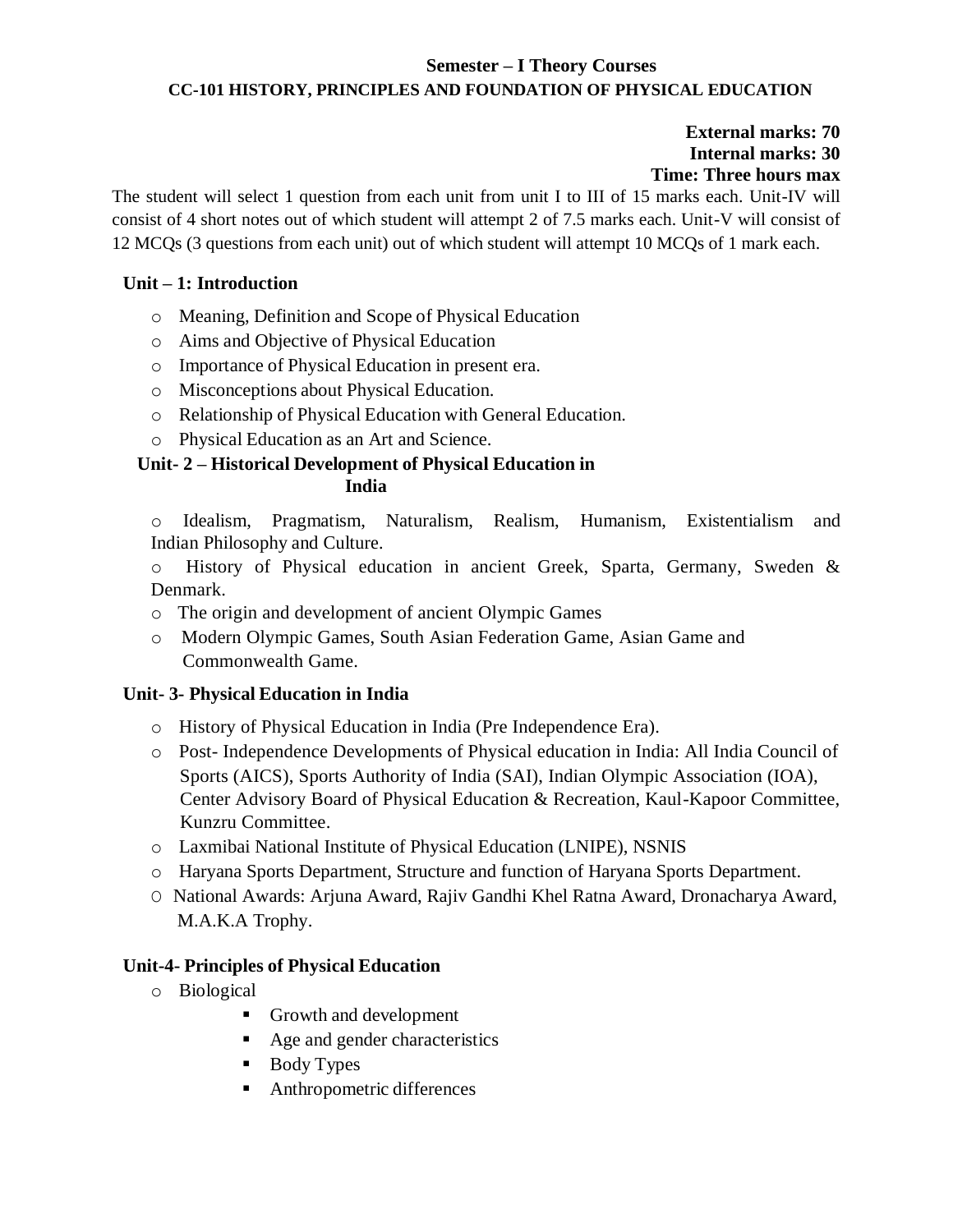- o Psychological
	- Learning types, learning curve
	- Laws and principles of learning
	- Attitude, interest, cognition, emotions and sentiments
- o Sociological
	- Society and culture
	- Social acceptance and recognition
	- **•** Leadership
	- Social integration and cohesiveness

## **References:**

Bucher, C. A. (n.d.) *Foundation of physical education.* St. Louis: The C.V. Mosby Co.

Deshpande, S. H. (2014). *Physical Education in Ancient India*. Amravati: Degree college of Physical education.

Mohan, V. M. (1969). *Principles of physical education.* Delhi: Metropolitan Book Dep.

Nixon, E. E. & Cozen, F.W. (1969). *An introduction to physical education*. Philadelphia: W.B. Saunders Co.

Obertuffer, (1970). *Delbert physical education*. New York: Harper & Brothers Publisher. Sharman, J. R. (1964). *Introduction to physical education*. New York: A.S. Barnes & Co.

William, J. F. (1964). *The principles of physical education*. Philadelphia: W.B. Saunders Co.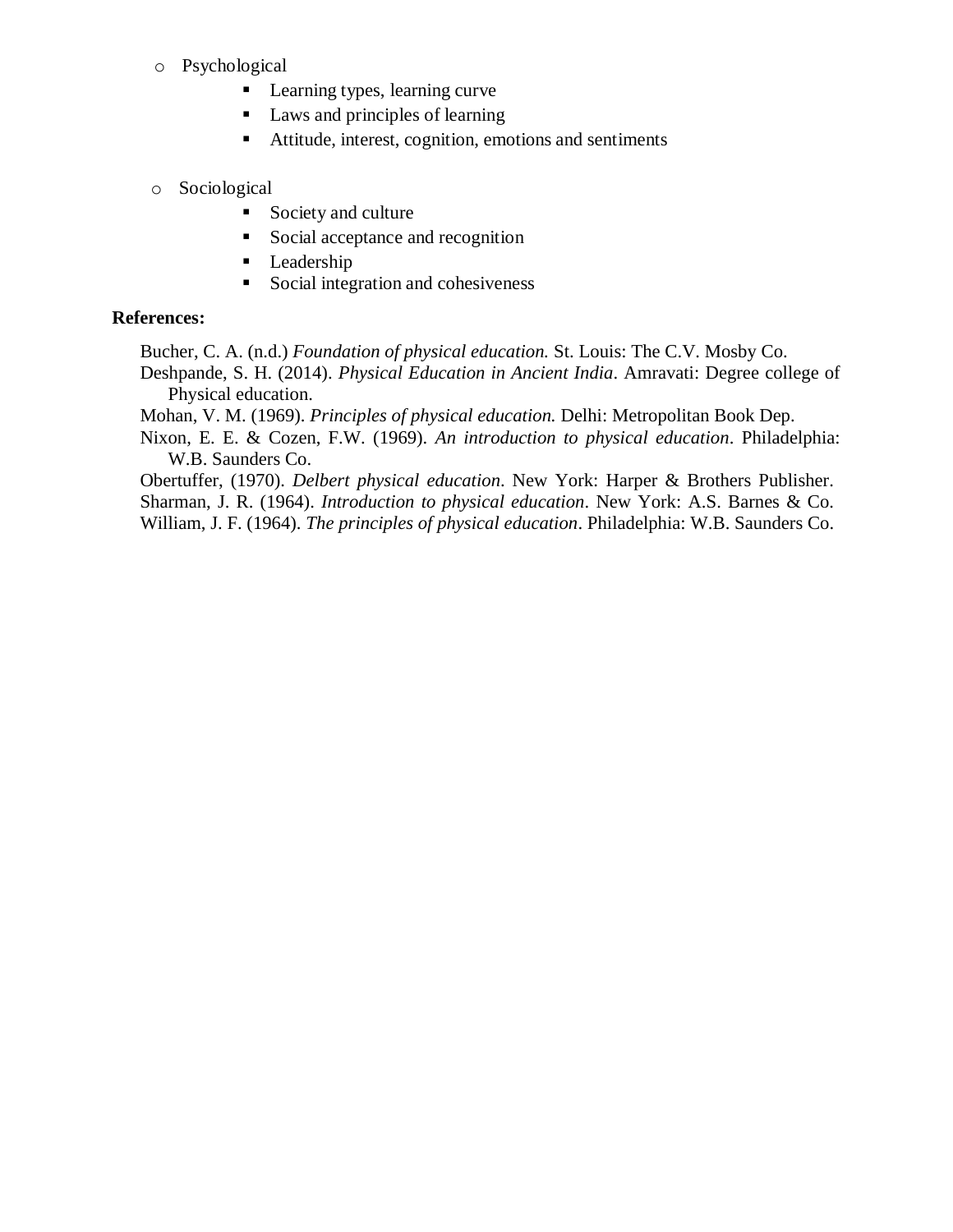### **Semester I**

## **Theory Courses CC-102 ANATOMY AND PHYSIOLOGY**

## **External marks: 70 Internal marks: 30 Time: Three hours max**

The student will select 1 question from each unit from unit I to III of 15 marks each. Unit-IV will consist of 4 short notes out of which student will attempt 2 of 7.5 marks each. Unit-V will consist of 12 MCQs (3 questions from each unit) out of which student will attempt 10 MCQs of 1 mark each.

### **UNIT-I**

Brief Introduction of Anatomy and physiology in the field of Physical Education. Introduction of Cell and Tissue. The arrangement of the skeleton – Function - of the skeleton – Ribs and Vertebral column and the extremities – joints of the body and their types. Gender differences in the skeleton. o Types of muscles.

### **UNIT-II**

- o Blood and circulatory system: Constituents of blood and their function –Blood groups and blood transfusion, clotting of blood, the structure of the heart-properties of the heart muscle, circulation of blood, cardiac cycle, blood pressure, Lymph and Lymphatic circulation. Cardiac output.
- o The Respiratory system: The Respiratory passage the lungs and their structure and exchange of gases in the lungs, mechanism of respiration (internal and external respiration) lung capacity, tidal volume.
- o The Digestive system: structure and functions of the digestive system, Digestive organs, Metabolism,
- o The Excretory system: Structure and functions of the kidneys and the skin.
- o The Endocrine glands: Functions of glands pituitary, Thyroid, Parathyroid. Adrenal, Pancreatic and the sex glands.
- o Nervous systems: Function of the Autonomic nervous system and Central nervous system. Reflex Action,
- o Sense organs: A brief account of the structure and functions of the Eye and Ear.

### **UNIT-III**

Definition of physiology and its importance in the field of physical education and sports. Structure, Composition, Properties and functions of skeletal muscles.

Nerve control of muscular activity: Neuromuscular junction, Transmission of nerve impulse across it.

Fuel for muscular activity. Role of oxygen- physical training, oxygen debt, second wind, vital capacity.

### **UNIT-IV**

Effect of exercise and training on cardiovascular system. Effect of exercise and training on respiratory system. Effect of exercise and training on muscular system. Physiological concept of physical fitness, warming up, conditioning and fatigue. Basic concept of balanced diet – Diet before, during and after competition.

### **References:**

Gupta, A. P. (2010). *Anatomy and physiology.* Agra: Sumit Prakashan.

Gupta, M. and Gupta, M. C. (1980). *Body and anatomical science.* Delhi: Swaran Printing Press. Guyton, A.C. (1996). Textbook of Medical Physiology, 9th edition. Philadelphia: W.B.Saunders.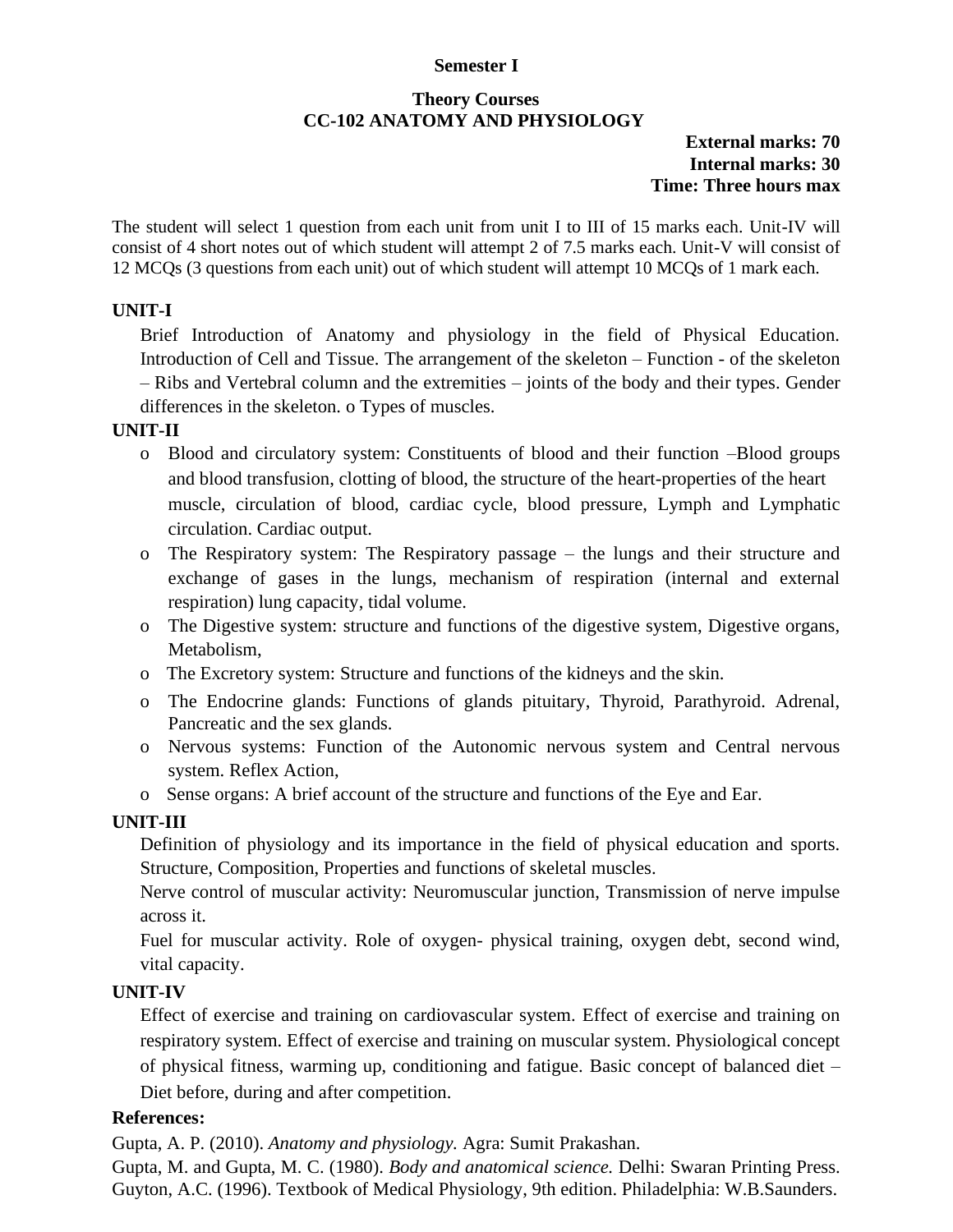Karpovich, P. V. (n.d.). *Philosophy of muscular activity.* London: W.B. Saunders Co. Lamb, G. S. (1982). Essentials of exercise physiology. Delhi: Surjeet Publication.

Moorthy, A. M. (2014). *Anatomy physiology and health education.* Karaikudi: Madalayam Publications.

Morehouse, L. E. & Miller, J. (1967). *Physiology of exercise*. St. Louis: The C.V. Mosby Co. Pearce, E. C. (1962). *Anatomy and physiology for nurses.* London: Faber & Faber Ltd. Sharma, R. D. (1979). *Health and physical education,* Gupta Prakashan.

Singh, S. (1979). *Anatomy of physiology and health education*. Ropar: Jeet Publications.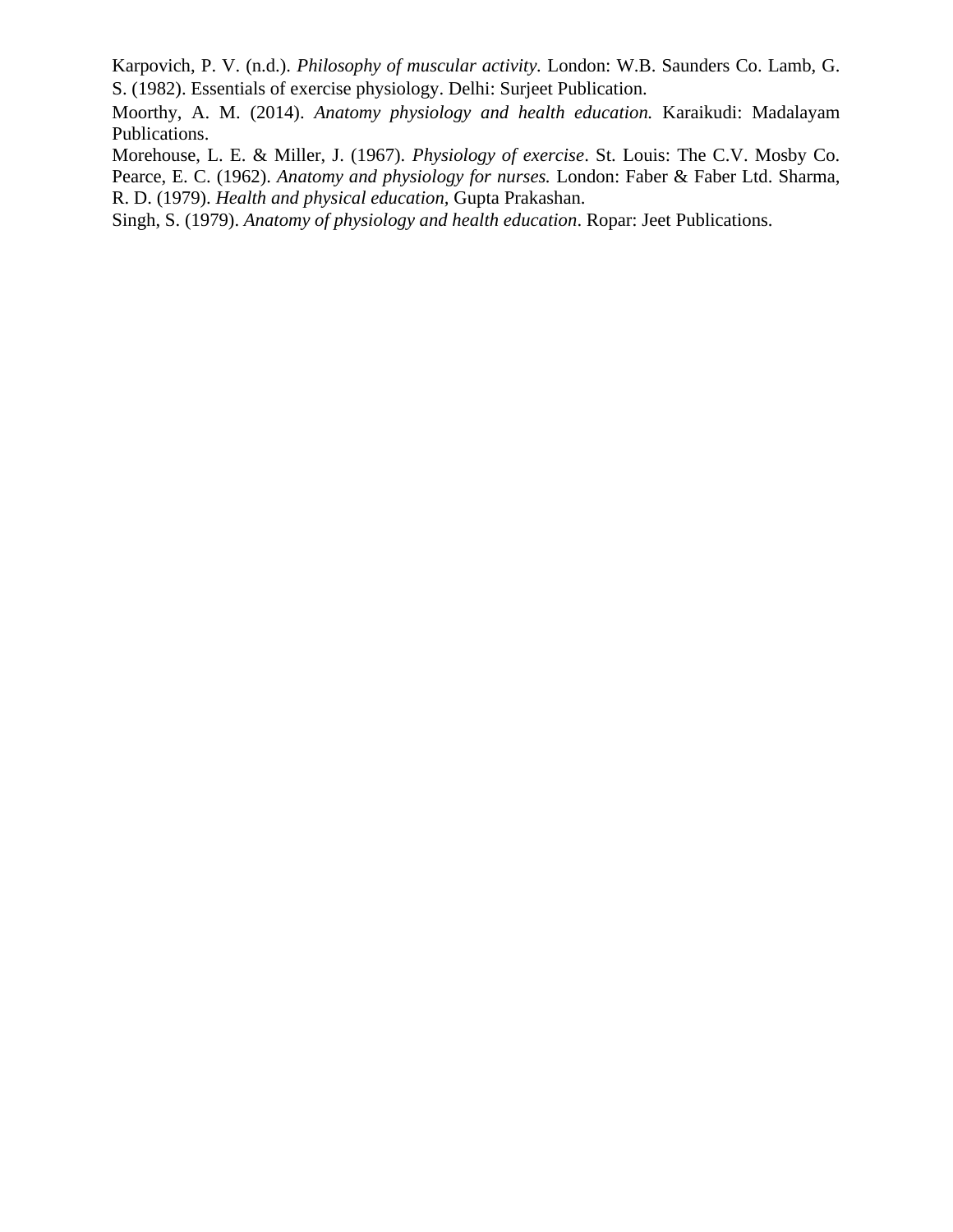### **Semester I**

#### **Theory courses**

## **CC-103 HEALTH EDUCATION AND ENVIRONMENTAL STUDIES External marks: 70 Internal marks: 30 Time: Three hours max**

The student will select 1 question from each unit from unit I to III of 15 marks each. Unit-IV will consist of 4 short notes out of which student will attempt 2 of 7.5 marks each. Unit-V will consist of 12 MCQs (3 questions from each unit) out of which student will attempt 10 MCQs of 1 mark each.

### **Unit – I Health Education**

Concept, Dimensions, Spectrum and Determinants of Health. Definition of Health, Health Education, Health Instruction, Health Supervision o Aim, objective and Principles of Health Education. Health Service and guidance instruction in personal hygiene

### **Unit – II Health Problems in India**

Communicable and Non Communicable Diseases. Obesity, Malnutrition, Adulteration in food, Environmental sanitation, Explosive Population. Personal and Environmental Hygiene for schools. Objective of school health service, Role of health education in schools. Health Services – Care of skin, Nails, Eye health service, Nutritional service, Health appraisal, Health record, Healthful school environment, first- aid and emergency care etc.

## **Unit – III Environmental Science**

Definition, Scope, Need and Importance of environmental studies. Concept of environmental education, Historical background of environmental education, o Celebration of various days in relation with environment. Plastic recycling  $\&$  probation of plastic bag / cover. Role of school in environmental conservation and sustainable development.

### **Unit–IV Natural Resources and related environmental issues:**

Water resources, food resources and Land resources. Definition, effects and control measures of: Air Pollution, Water Pollution, Soil Pollution, Noise Pollution, Thermal Pollution. Management of environment and Govt. policies , Role of pollution control board.

### **References:**

Agrawal, K.C. (2001). *Environmental biology*.Bikaner: Nidhi publishers Ltd. Frank, H. &Walter, H., (1976). *Turners school health education*. Saint Louis: The C.V. Mosby Company.

Nemir, A. (n.d.). The school health education. New York:Harber and Brothers.

Odum, E.P. (1971). *Fundamental of ecology*. U.S.A.: W.B. Saunders Co.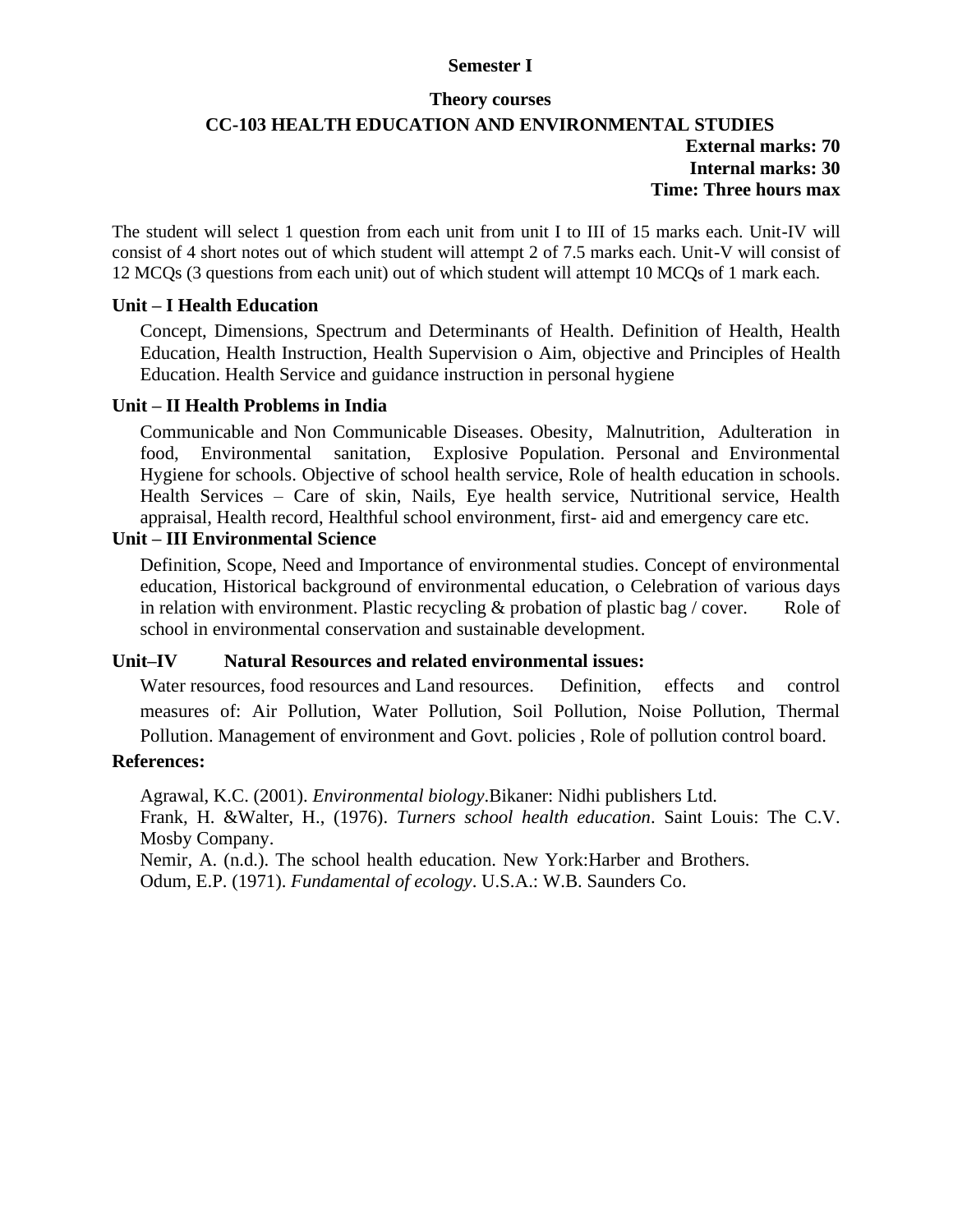## **Semester – I**

### **Theory courses**

### **EC-101 OLYMPIC MOVEMENT (ELECTIVE)**

## **External marks: 70 Internal marks: 30 Time: Three hours max**

The student will select 1 question from each unit from unit I to III of 15 marks each. Unit-IV will consist of 4 short notes out of which student will attempt 2 of 7.5 marks each. Unit-V will consist of 12 MCQs (3 questions from each unit) out of which student will attempt 10 MCQs of 1 mark each.

### **Unit – I Origin of Olympic Movement o Philosophy of Olympic movement**

The early history of the Olympic movement. The significant stages in the development of the modern Olympic movement. Educational and cultural values of Olympic movement

## **Unit – II Modern Olympic Games**

Significance of Olympic Ideals, Olympic Rings, Olympic Flag. Olympic Protocol for member countries. Olympic Code of Ethics. Olympism in action. Sports for All

## **Unit – III Different Olympic Games**

Para Olympic Games. Summer Olympics. Winter Olympics. Youth Olympic Games

## **Unit – IV Committees of Olympic Games**

International Olympic Committee - Structure and Functions. National Olympic committees and their role in Olympic movement. Olympic commission and their functions. Olympic medal winners of India

### **Reference:**

Osborne, M. P. (2004). *Magictree house fact tracker: ancient Greece and the Olympics: a nonfiction companion to magic tree house: hour of the Olympics. New York:* Random House Books for Young Readers.

Burbank, J. M., Andranovich, G. D. &Heying Boulder, C. H. (2001). Olympic dreams: the impact of mega-events on local politics: Lynne Rienner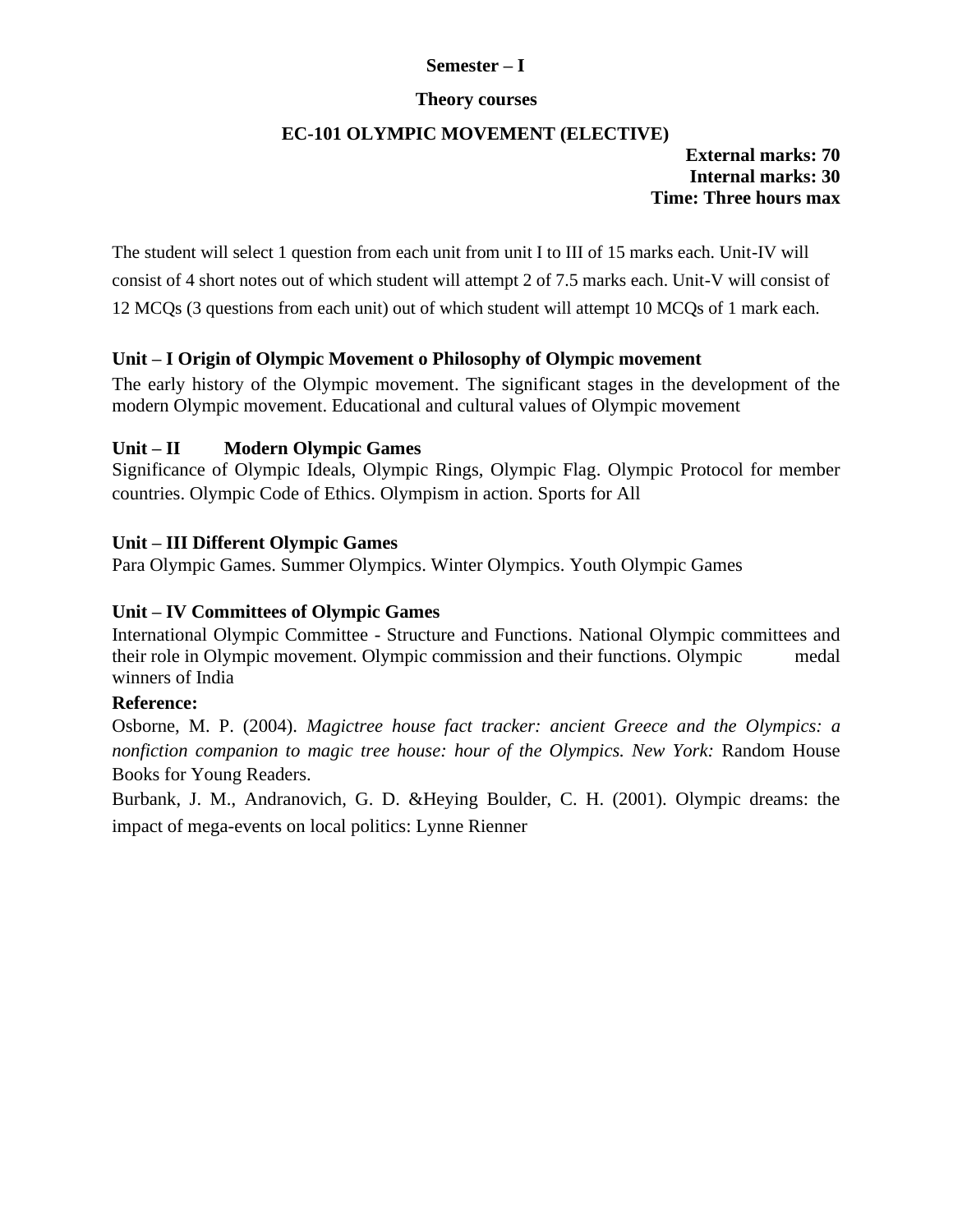## **Semester – I Theory courses**

## **EC-102 OFFICIATING AND COACHING (Elective)**

### **External marks: 70 Internal marks: 30 Time: Three hours max**

The student will select 1 question from each unit from unit I to III of 15 marks each. Unit-IV will consist of 4 short notes out of which student will attempt 2 of 7.5 marks each. Unit-V will consist of 12 MCQs (3 questions from each unit) out of which student will attempt 10 MCQs of 1 mark each.

## **Unit- I**

- o Concept of officiating
- o Importance and principles of officiating
- o Relation of official with management, players and spectators
- o Measures of improving the standards of officiating

## **Unit- II**

- o Duties of coach in general, pre game, during game and post game duties.
- o Responsibilities of a coach on and off the field
- o Meaning, Importance and Principal of Coaching
- o Qualities and qualification of coach
- o Doping and its effects on performance. Describe WADA and NADA

## **Unit- III**

- o Duties of official in general, pre game, during game and post game duties.
- o Eligibility rules for inter university tournament
- o TA and DA bills
- o Value of Sports

## **Unit- IV**

- o Meaning and importance of warming up, effect of warming up
- o Meaning and effects of cooling down
- o Factors affecting sports performance
- o Rules of game and layout of the following games: Basketball, Handball, Kabbadi, Volleyball, Football, Kho-Kho, Hockey

## **Reference Books:**

Bunn, J. W. (1968). *The art of officiating sports*. Englewood cliffs N.J. Prentice Hall.

Bunn, J. W. (1972). *Scientific principles of coaching.* Englewood cliffs N. J. Prentice

Hall. Dyson, G. H. (1963). *The mechanics of athletics*. London: University of London

Press Ltd. Dyson, G. H. (1963). *The mechanics of Athletics*. London: University of

London Press Ltd. Lawther, J.D. (1965). *Psychology of coaching.* New York: Pre. Hall.

Singer, R. N. (1972). *Coaching, athletic & psychology*.New York: M.C. Graw Hill.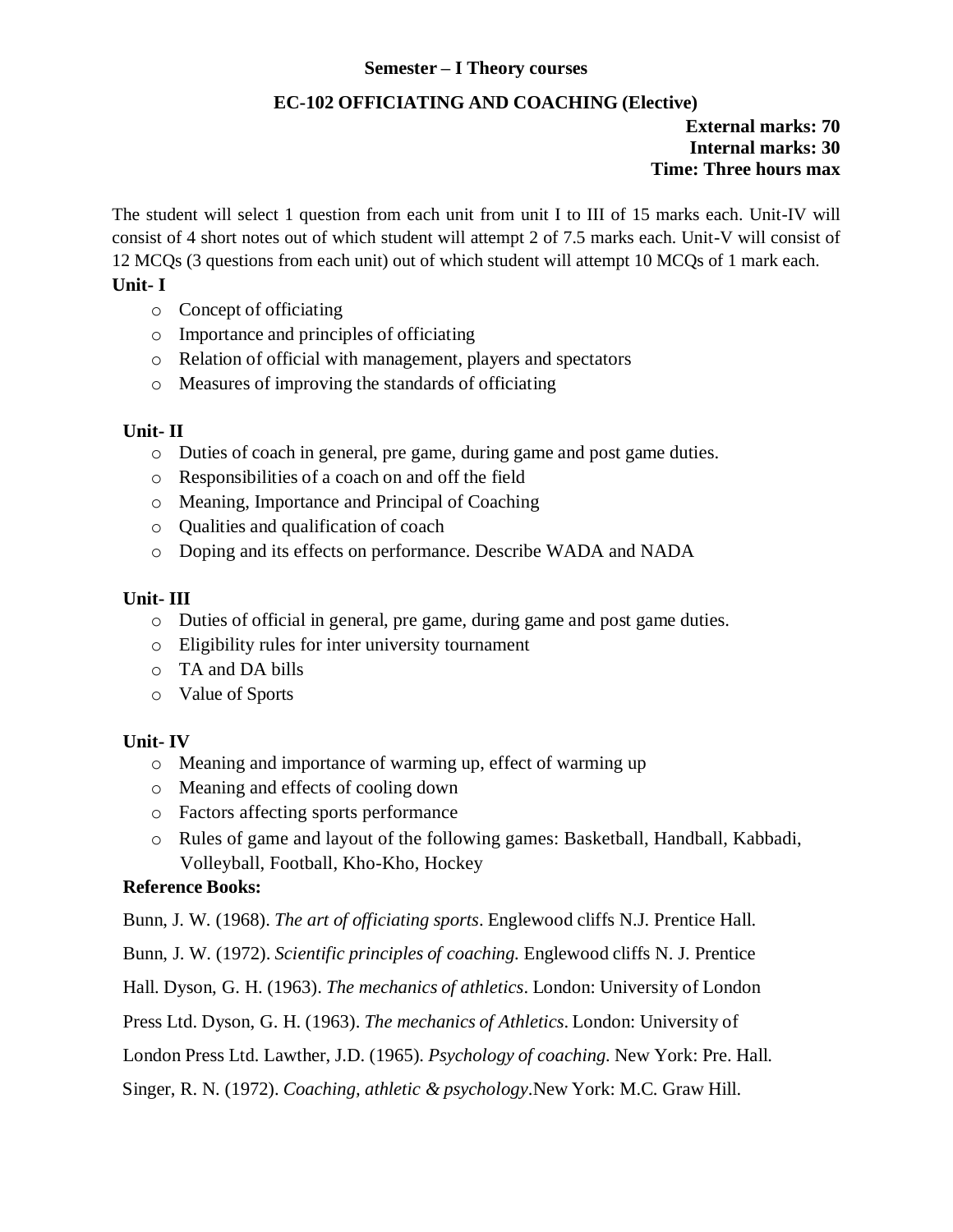## **Semester – II Theory Courses**

## **CC-201 KINESIOLOGY AND BIOMECHANICS**

## **External marks: 70 Internal marks: 30 Time: Three hours max**

The student will select 1 question from each unit from unit I to III of 15 marks each. Unit-IV will consist of 4 short notes out of which student will attempt 2 of 7.5 marks each. Unit-V will consist of 12 MCQs (3 questions from each unit) out of which student will attempt 10 MCQs of 1 mark each.

## **Unit – I Introduction to Kinesiology and Sports Biomechanics**

Meaning and Definition of Kinesiology and Sports Biomechanics

Importance of Kinesiology and Sports Biomechanics to Physical Education Teacher, Athletes and Sports Coaches

Terminology of Fundamental Movements

Fundamental concepts of following terms – Axes and Planes, Centre of Gravity, Equilibrium, Line of Gravity

### **Unit – II Fundamental Concept of Anatomy and Physiology**

Classification of Joints and Muscles

Types of Muscle Contractions

Posture – Meaning, Types and Importance of good posture.

Fundamental concepts of following terms- Angle of Pull, All or None Law, Reciprocal Innovation

### **Unit – III Mechanical Concepts**

Force - Meaning, definition, types and its application to sports activities Lever - Meaning, definition, types and its application to human body. Newton's Laws of Motion – Meaning, definition and its application to sports activities. Projectile – Factors influencing projectile trajectory.

### **Unit – IV Muscle Action**

Origin, Insertion and action of muscles: Pectoralis major and minor, Deltoid, Biceps, Triceps (Anterior and Posterior), Trapezius, serratus, Sartorius, Rectus femoris, Abdominis, Quadriceps, Hamstring, Gastrocnemius.

### **Reference:**

Bunn, J. W. (1972).*Scientific principles of coaching.* Englewood Cliffs, N.J.: Prentice Hall Inc.

Hay, J. G. & Reid, J. G.(1982).*The anatomical and mechanical basis of human motion.* Englewood Cliffs, N.J.: prentice Hall Inc.

Hay, J. G. & Reid, J. G. (1988). *Anatomy, mechanics and human motion.* Englewood Cliffs, N.J.: prentice Hall Inc.

Hay, J. G. (1970). *The biomechanics of sports techniques*. Englewood Cliffs, N.J.: Prentice Hall, Inc.

Simonian, C. (1911). *Fundamentals of sport biomechanics.* Englewood Cliffs, N.J.: Prentice Hall Inc.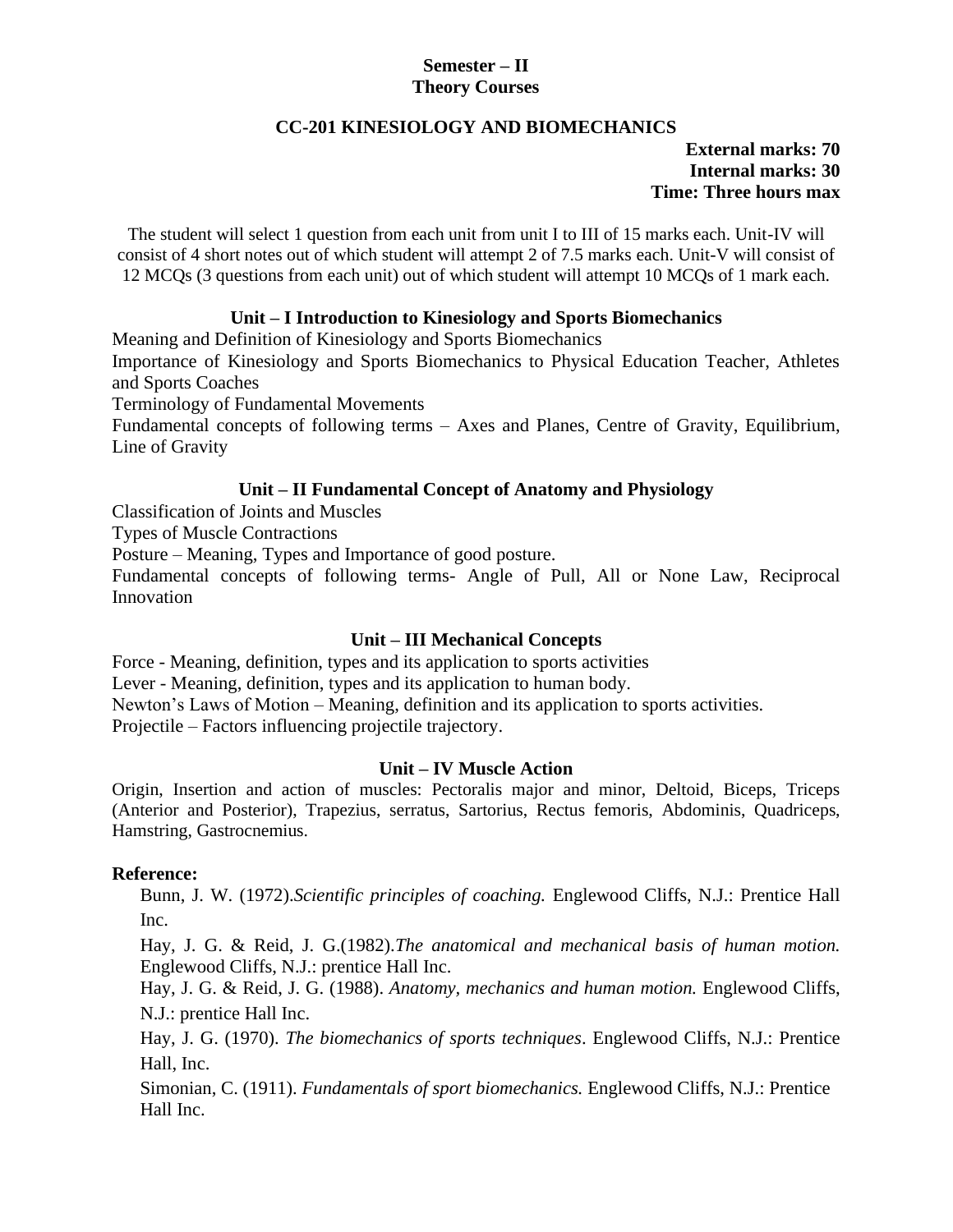## **Semester – II Theory Courses**

## **CC-202 EDUCATIONAL TECHNOLOGY AND METHODS OF TEACHING N PHYSICAL EDUCATION**

**External marks: 70 Internal marks: 30 Time: Three hours max**

The student will select 1 question from each unit from unit I to III of 15 marks each. Unit-IV will consist of 4 short notes out of which student will attempt 2 of 7.5 marks each. Unit-V will consist of 12 MCQs (3 questions from each unit) out of which student will attempt 10 MCQs of 1 mark each.

### **Unit – I Introduction**

Education and Education Technology- Meaning and Definitions. Types of Education-Formal, Informal and Non- Formal education. Educative Process. Importance of Devices and Methods of Teaching.

## **Unit – II Teaching Technique**

Teaching Technique – Lecture method, Command method, Demonstration method, Imitation method, project method etc. Teaching Procedure – Whole method, whole – part – whole method, part – whole method. Presentation Technique – Personal and technical preparation o Command- Meaning, Types and its uses in different situations.

## **Unit – III Teaching Aids**

Teaching Aids – Meaning, Importance and its criteria for selecting teaching aids. Teaching aids – Audio aids, Visual aids, Audio – visual aids, Verbal, Chalk board, Charts, Model, Slide projector, Motion picture etc. Team Teaching – Meaning, Principles and advantage of team teaching. o Difference between Teaching Methods and Teaching Aid.

## **Unit – IV Lesson Planning and Teaching Innovations**

Lesson Planning – Meaning, Type and principles of lesson plan. General and specific lesson plan. Micro Teaching – Meaning, Types and steps of micro teaching. Simulation Teaching - Meaning, Types and steps of simulation teaching.

### **Reference:**

Bhardwaj, A. (2003). *New media of educational planning*. New Delhi: Sarup of Sons. Bhatia,& Bhatia,(1959). *The principles and methods of teaching.* New Delhi: Doaba House. Kochar, S.K. (1982). *Methods and techniques of teaching.* New Delhi: Sterling Publishers Pvt. Ltd.

Sampath, K.,Pannirselvam, A. & Santhanam, S. (1981). *Introduction to educational technology.* New Delhi: Sterling Publishers Pvt. Ltd.

Walia, J.S. (1999). *Principles and methods of education.* Jullandhar: Paul Publishers.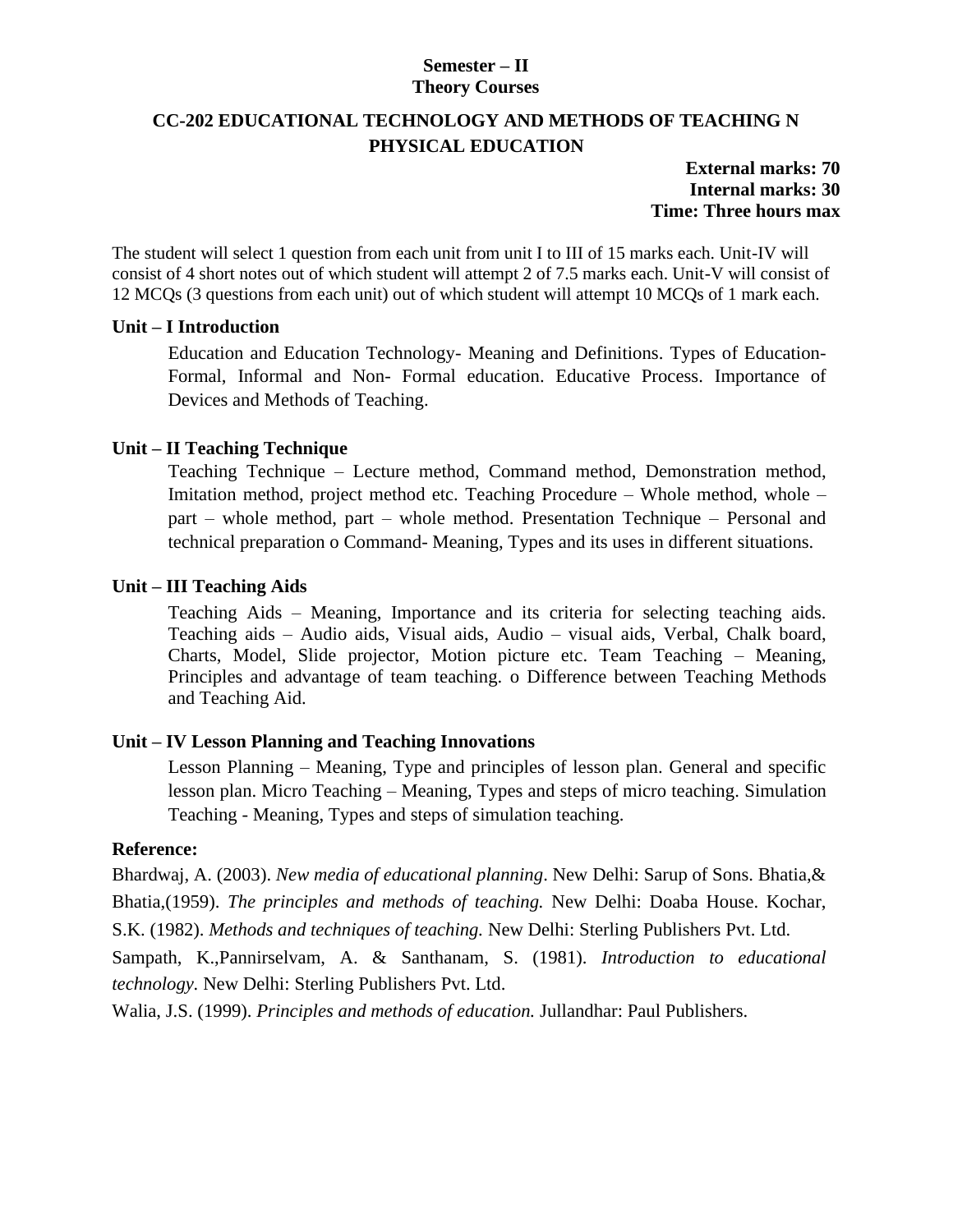## **Semester – II**

### **Theory Courses**

## **CC-203 ORGANZATION AND ADMINISTRATION IN PHYSICAL EUCATION External marks: 70 Internal marks: 30 Time: Three hours max**

The student will select 1 question from each unit from unit I to III of 15 marks each. Unit-IV will consist of 4 short notes out of which student will attempt 2 of 7.5 marks each. Unit-V will consist of 12 MCQs (3 questions from each unit) out of which student will attempt 10 MCQs of 1 mark each.

## **Unit – I: Organization and administration**

Meaning and importance of Organization and Administration in physical education. Qualification and Responsibilities of Physical Education teacher and pupil leader. Planning and their basic principles. Program planning: Meaning, Importance, Principles of program planning in physical education. Functions of Planning, organizing, staffing, directing, communicating, coordination, controlling, evaluating and innovating.

## **Unit- II: Office Management, Record, Register & Budget**

Office Management: Meaning, definition, functions and kinds of office management. Records and Registers: Maintenance of attendance Register, stock register, cash register, physical efficiency record, Medical examination Record. Budget: Meaning, Importance of Budget making. Criteria of a good Budget, Sources of Income, Expenditure, Preparation of Budget.

## **Unit-III: Facilities, & Time-Table Management**

Facilities and equipment management: Types of facilities Infrastructure-indoor, out door. Care of school building, Gymnasium, swimming pool, Play fields, Play grounds. Equipment: Need, importance, purchase, care and maintenance. Time Table Management: Meaning, Need, Importance and Factor affecting time table.

### **Unit-IV: Competition Organization**

Importance of Tournament. Types of Tournament and its organization structure - Knock-out Tournaments, League or Round Robin Tournaments, Combination Tournament and challenge Tournament. Organization structure of Athletic Meet. Sports Event Intramurals & Extramural Tournament planning

### **References:**

Broyles, F. J. &Rober, H. D. (1979). *Administration of sports, Athletic programme: A Managerial Approach.* New York: Prentice hall Inc.

Bucher, C. A. (1983). *Administration of Physical Education and Athletic programme.*St. Lolis: The C.V. Hosby Co.

Kozman, H.C. Cassidly, R. & Jackson, C. (1960).*Methods in Physical Education*. London: W.B. Saunders Co.

Pandy, L.K. (1977). *Methods in Physical Education.* Delhe: Metropolitan Book Depo.

Sharma, V.M. & Tiwari, R.H.: (1979). *Teaching Methods in Physical Education.* Amaravati: Shakti Publication.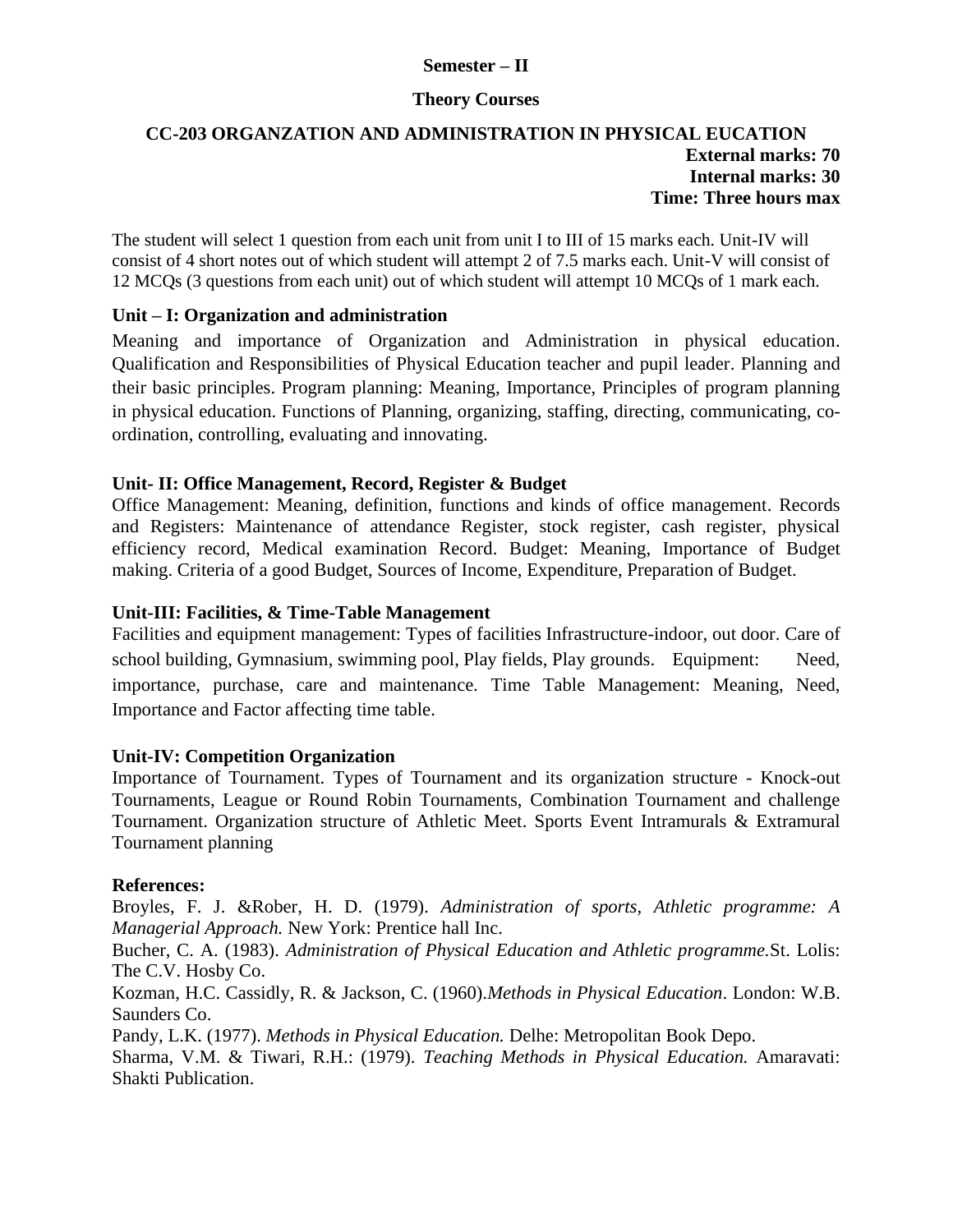Thomas, J. P.(1967). *Organization & administration of Physical Education*. Madras: Gyanodayal Press.

Tirunarayanan, C. &Hariharan, S. (1969). *Methods in Physical Education.* Karaikudi: South India Press.

Voltmer, E. F. & Esslinger, A. A. (1979).*The organization and administration of Physical Education.* New York: Prentice Hall Inc.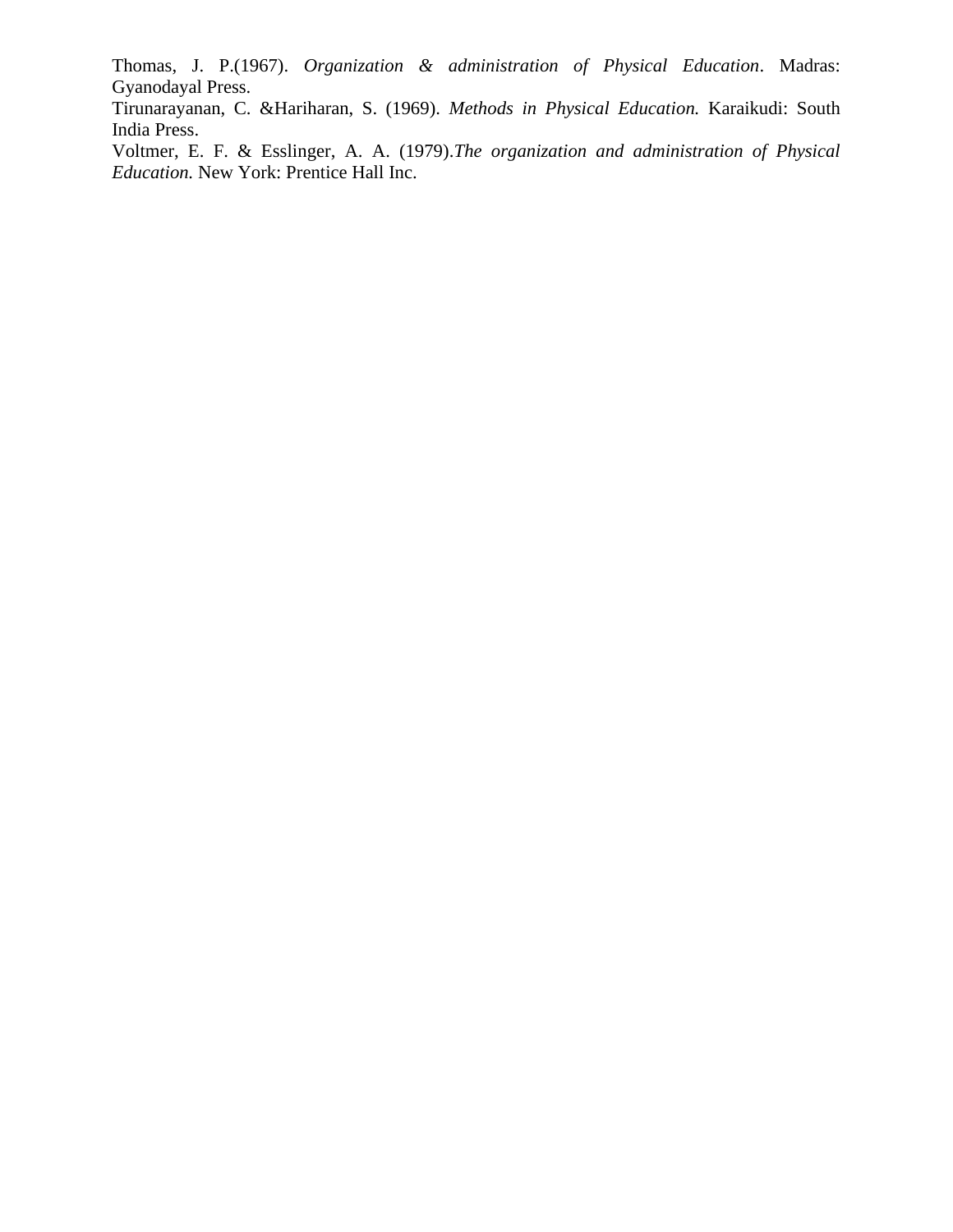#### **Semester – II**

#### **Theory Courses**

## **EC-201 CONTEMPORARY ISSUES IN PHYSICAL EDUCATION, FITNESS AND WELLNESS (ELECTIVE)**

**External marks: 70 Internal marks: 30 Time: Three hours max**

The student will select 1 question from each unit from unit I to III of 15 marks each. Unit-IV will consist of 4 short notes out of which student will attempt 2 of 7.5 marks each. Unit-V will consist of 12 MCQs (3 questions from each unit) out of which student will attempt 10 MCQs of 1 mark each.

### **Unit – I Concept of Physical Education and Fitness**

Definition, Aims and Objectives of Physical Education, fitness and Wellness. Importance and Scope of fitness and wellness. Modern concept of Physical fitness and Wellness. Physical Education and its Relevance in Inter Disciplinary Context.

#### **Unit – II Fitness, Wellness and Lifestyle**

Fitness – Types of Fitness and Components of Fitness. Understanding of Wellness. Modern Lifestyle and Hypo kinetic Diseases – Prevention and Management. Physical Activity and Health Benefits

#### **Unit – III Principles of Exercise Program**

Means of Fitness development – aerobic and anaerobic exercises. Exercises and Heart rate Zones for various aerobic exercise intensities o Concept of free weight Vs Machine, Sets and Repetition etc. Concept of designing different fitness training program for different age group.

#### **Unit – IV Safety Education and Fitness Promotion**

Health and Safety in Daily Life. First Aid and Emergency Care. Common Injuries and their Management. Modern Life Style and Hypo-kinetic Disease –Prevention and Management

#### **References:**

Difiore, J.(1998). *Complete guide to postnatal fitness.* London: A & C Black Giam, C.K & The, K.C. (1994). *Sport medicine exercise and fitness.* Singapore: P.G. Medical Book. Mcglynn, G., (1993). *Dynamics of fitness*. Madison: W.C.B Brown. Sharkey, B. J.(1990). *Physiology of fitness*, Human Kinetics Book.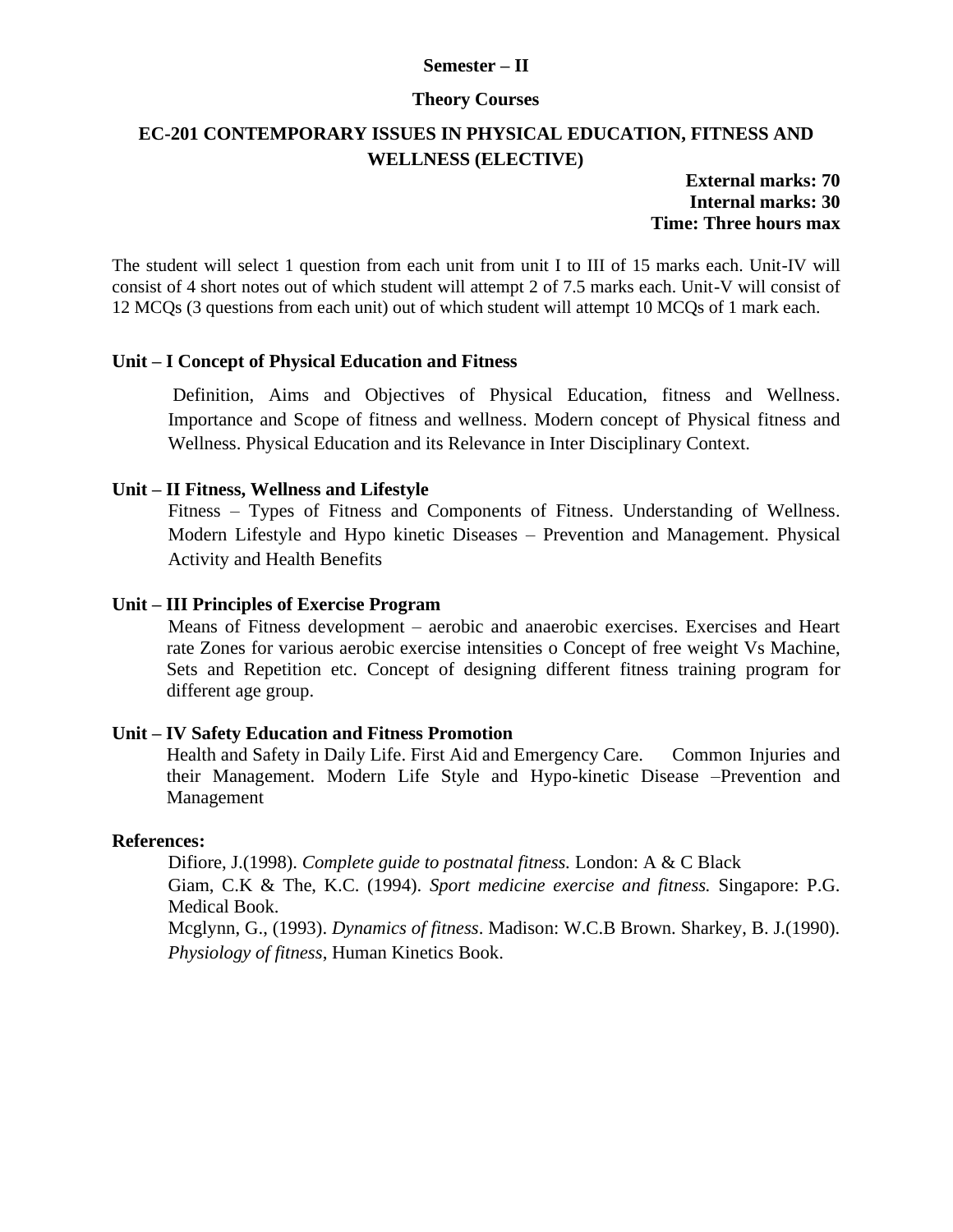### **Semester II**

#### **Theory courses**

#### **EC-202 SPORTS NUTRITION AND WEIGHT MANAGEMENT (ELECTIVE)**

## **External marks: 70 Internal marks: 30 Time: Three hours max**

The student will select 1 question from each unit from unit I to III of 15 marks each. Unit-IV will consist of 4 short notes out of which student will attempt 2 of 7.5 marks each. Unit-V will consist of 12 MCQs (3 questions from each unit) out of which student will attempt 10 MCQs of 1 mark each.

### **Unit – I Introduction to Sports Nutrition**

Meaning and Definition of Sports Nutrition Basic Nutrition guidelines. Role of nutrition in sports. Factor to consider for developing nutrition plan

## **Unit – II Nutrients: Ingestion to energy metabolism**

Carbohydrates, Protein, Fat – Meaning, classification and its function o Role of carbohydrates, Fat and protein during exercise. Vitamins, Minerals, Water – Meaning, classification and its function. Role of hydration during exercise, water balance, Nutrition – daily caloric requirement and expenditure.

### **Unit – III Nutrition and Weight Management**

Meaning of weight management Concept of weight management in modern era Factor affecting weight management and values of weight management. Concept of BMI (Body mass index), Obesity and its hazard, Myth of Spot reduction, Dieting versus exercise for weight control, Common Myths about Weight Loss. Obesity – Definition, meaning and types of obesity. Health Risks Associated with Obesity, Obesity - Causes and Solutions for Overcoming Obesity.

### **Unit – IV Steps of planning of Weight Management**

Nutrition – Daily calorie intake and expenditure, Determination of desirable body weight. Balanced diet for Indian School Children, Maintaining a Healthy Lifestyle. Weight management program for sporty child, Role of diet and exercise in weight management, Design diet plan and exercise schedule for weight gain and loss

#### **References:**

Bessesen, D. H. (2008). Update on obesity. *J ClinEndocrinolMetab.93*(6), 2027-2034.

Butryn, M.L., Phelan, S., &Hill, J. O.(2007). Consistent self-monitoring of weight: a key component of successful weight loss maintenance. *Obesity (Silver Spring)*. *15*(12), 3091- 3096.

Chu, S.Y. & Kim, L. J. (2007). Maternal obesity and risk of stillbirth: a meta analysis. *Am J Obstet Gynecol*, *197*(3), 223-228.

DeMaria, E. J. (*2007).* Bariatric surgery for morbid obesity. *N Engl J Med,356*(21), 2176- 2183.

Dixon, J.B., O'Brien, P.E., Playfair, J. (n.d.). Adjustable gastric banding and conventional therapy for type 2 diabetes: a randomized controlled trial. *JAMA. 299*(3), 316-323.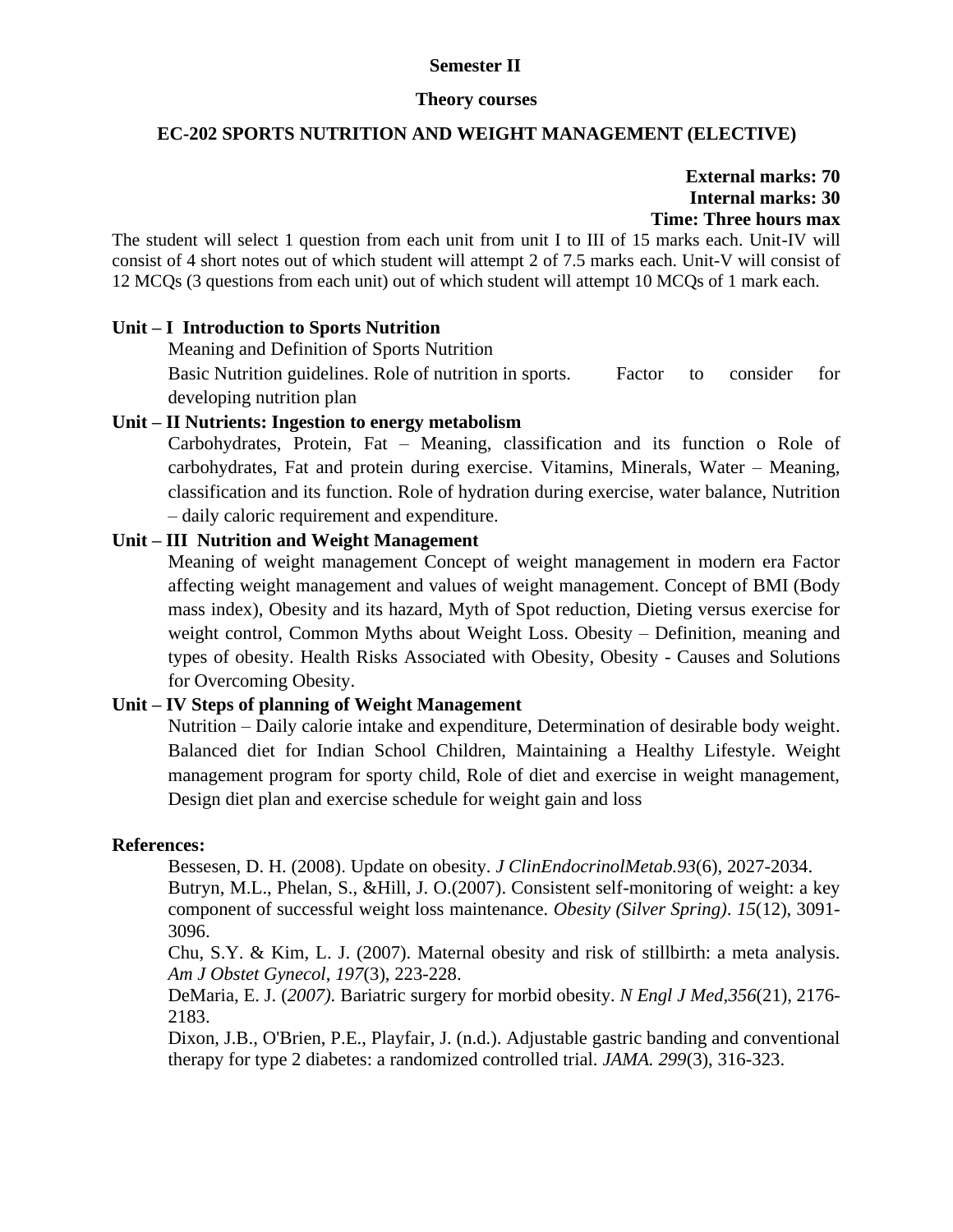#### **Semester – III**

#### **Theory Courses**

## **CC-301 SPORTS TRAINING**

### **External marks: 70 Internal marks: 30 Time: Three hours max**

The student will select 1 question from each unit from unit I to III of 15 marks each. Unit-IV will consist of 4 short notes out of which student will attempt 2 of 7.5 marks each. Unit-V will consist of 12 MCQs (3 questions from each unit) out of which student will attempt 10 MCQs of 1 mark each.

### **Unit – I Introduction to Sports Training**

Meaning and Definition of Sports Training. Aim and Objective of Sports Training. Principles of Sports Training. System of Sports Training – Basic Performance, Good Performance and High Performance Training

### **Unit – II Training Components**

Strength – Mean and Methods of Strength Development. Speed – Mean and Methods of Speed Development. Endurance - Mean and Methods of Endurance Development. Coordination – Mean and Methods of coordination Development o Flexibility – Mean and Methods of Flexibility Development

### **Unit – III Training Process**

Training Load- Definition and Types of Training Load. Principles of Intensity and Volume of stimulus. Technical Training – Meaning and Methods of Technique Training. Tactical Training – Meaning and Methods of Tactical Training

#### **Unit – IV Training programming and planning**

Periodization – Meaning and types of Periodization. Aim and Content of Periods – Preparatory, Competition, Transitional etc. Planning – Training session. Talent Identification and Development

#### **Reference:**

Dick, W. F. (1980).*Sports training principles.* London: Lepus Books. Harre, D.(1982).*Principles of sports training.* Berlin: Sporulated.

Jensen, R. C.& Fisher, A.G. (1979). *Scientific basis of athletic conditioning*. Philadelphia: Lea and Fibiger,  $2<sup>nd</sup>Edn$ .

Matvyew, L.P. (1981).*Fundamental of sports training.* Moscow: Progress Publishers.

Singh, H. (1984).*Sports training, general theory and methods*. Patials: NSNIS. Uppal, A.K., (1999).*Sports Training.* New Delhi: Friends Publication.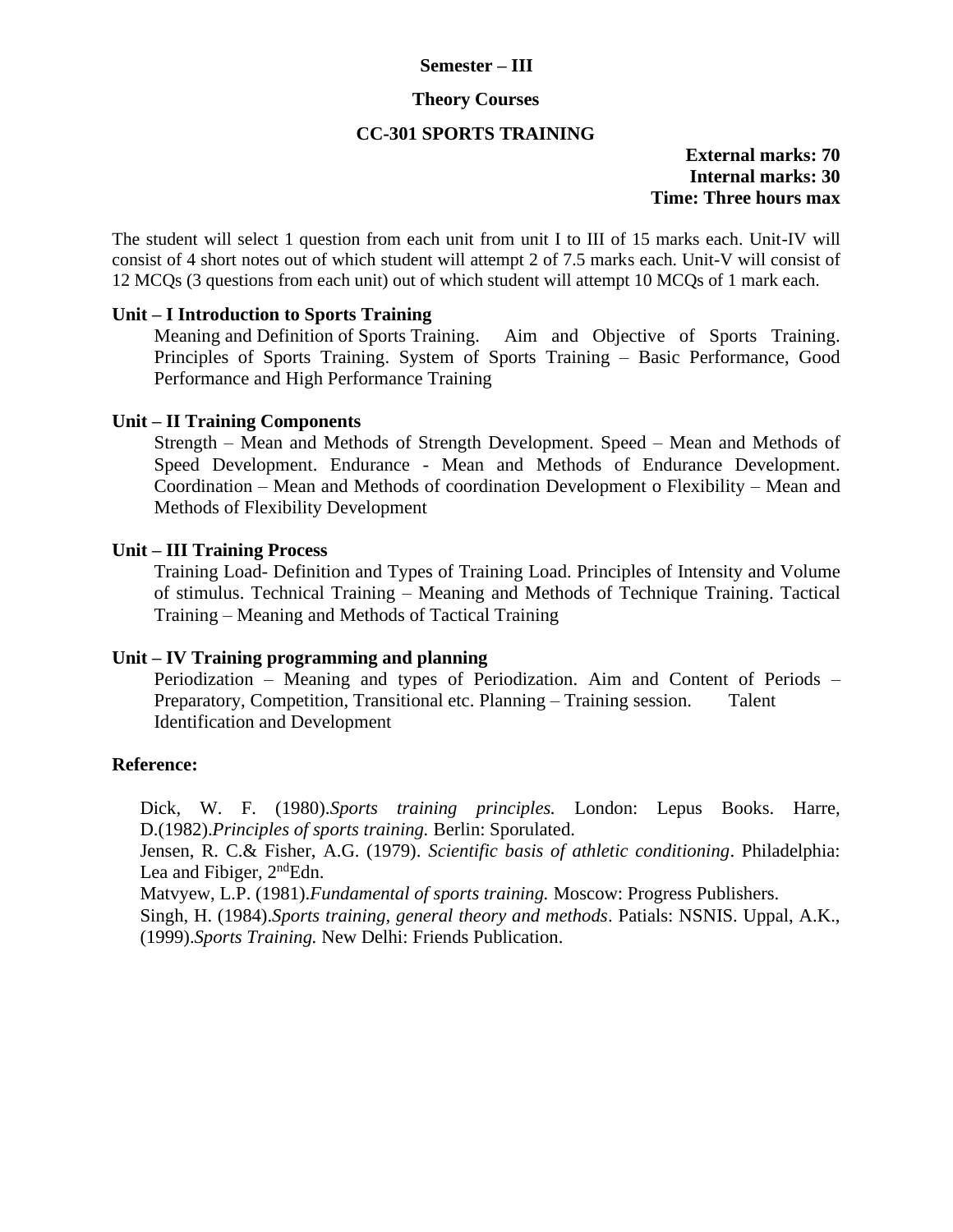## **Semester III**

#### **Theory Courses**

### **CC-302 COMPUTER APPLICATIONS IN PHYSICAL EDUCATION External marks: 40 Internal marks: 30 Time: Two hours max**

The student will select 1 question from each unit from unit I to III of 7 marks each. Unit-IV will consist of 4 short notes out of which student will attempt 3 of 3 marks each. Unit-V will consist of 12 MCQs (3 questions from each unit) out of which student will attempt 10 MCQs of 1 mark each.

### **Unit – I: Introduction to Computer**

Meaning, need and importance of information and communication technology (ICT). Application of Computers in Physical Education. Components of computer, input and output device. Application software used in Physical Education and sports.

#### **Unit – II: MS Word**

Introduction to MS Word. Creating, saving and opening a document. Formatting Editing features Drawing table. Page setup, paragraph alignment, spelling and grammar check printing option, inserting page number, graph, footnote and notes.

### **Unit – III: MS Excel**

Introduction to MS Excel. Creating, saving and opening spreadsheet. Creating formulas. Format and editing features adjusting columns width and row height understanding charts.

#### **Unit – IV: MS Power Point**

Introduction to MS Power Point. Creating, saving and opening a ppt. File. Format and editing features slide show, design, inserting slide number, picture, graph, table. Preparation of Power point presentations.

#### **References:**

Irtegov, D. (2004). *Operating system fundamentals*. Firewall Media. Marilyn, M.& Roberta, B.(n.d.).*Computers in your future*. 2nd edition, India: Prentice Hall. Milke, M.(2007). *Absolute beginner's guide to computer basics*. Pearson Education Asia. Sinha, P. K. & Sinha, P. (n.d.).*Computer fundamentals*. 4th edition, BPB Publication.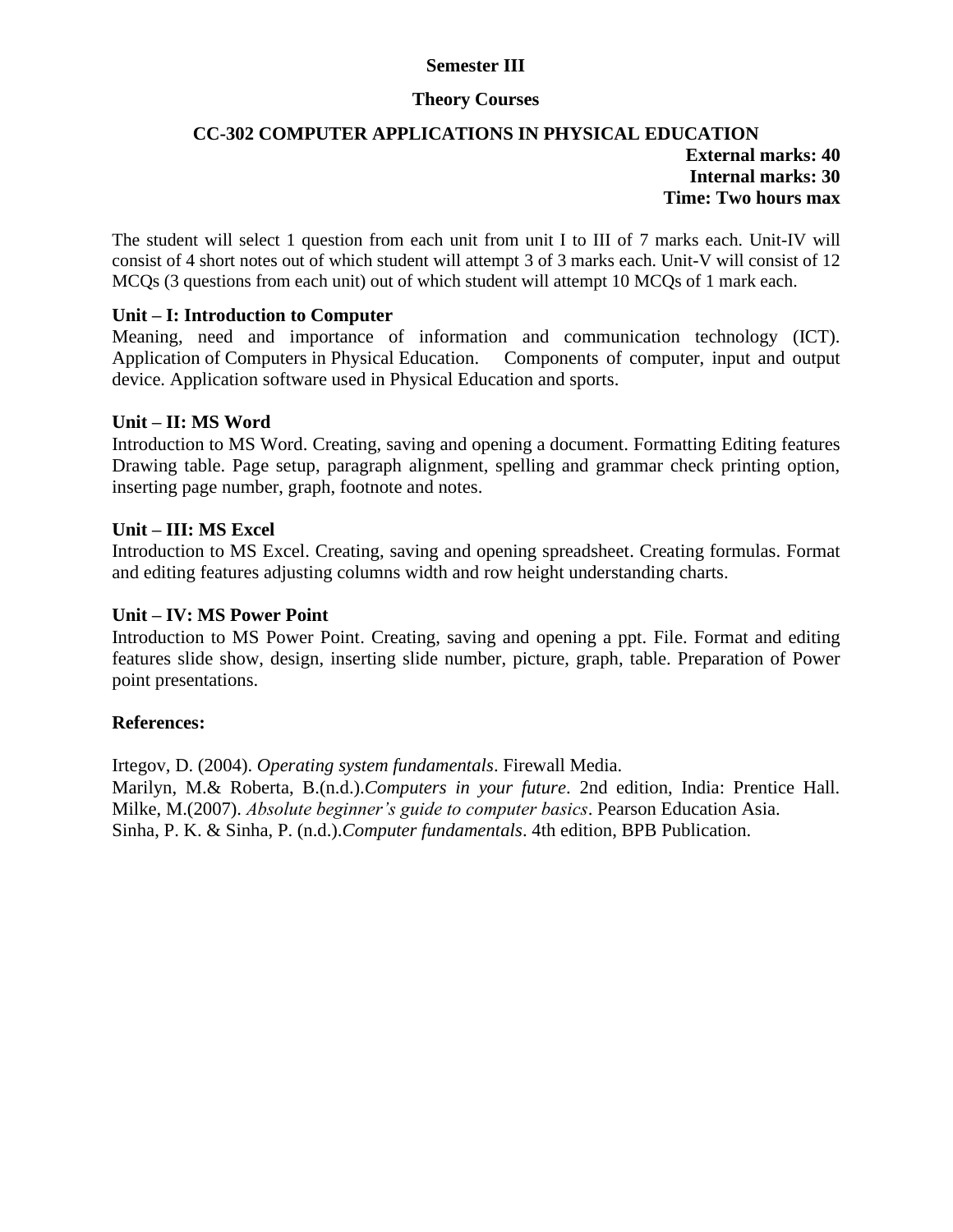### **Semester – III**

#### **Theory Courses**

### **CC-303 SPORTS PSYCHOLOGY AND SOCIOLOGY**

**External marks: 70 Internal marks: 30 Time: Three hours max**

The student will select 1 question from each unit from unit I to III of 15 marks each. Unit-IV will consist of 4 short notes out of which student will attempt 2 of 7.5 marks each. Unit-V will consist of 12 MCQs (3 questions from each unit) out of which student will attempt 10 MCQs of 1 mark each.

### **Unit -I: introduction**

Meaning, Importance and scope of Educational and Sports Psychology. General characteristics of Various Stages of growth and development. Types and nature of individual differences; Factors responsible -Heredity And environment. Psycho-sociological aspects of Human behavior in relation to physical education and sports

### **Unit-II: Sports Psychology**

Nature of learning, theories of learning, Laws of learning. Plateau in Learning; & transfer of training. Meaning and definition of personality, characteristics of personality. Dimension of personality, Personality and Sports performance. Nature of motivation: Factors influencing motivation; Motivation and techniques and its impact on sports performance. Mental Preparation Strategies: Attention focus, Self- talk, Relaxation, Imaginary. Aggression and Sports, Meaning and nature of anxiety, Kinds of anxiety. Meaning and nature of stress; Types of stress, Anxiety, Stress, Arousal and their effects on sports performance

**Unit-III: Relation between Social Science and Physical Education.**

Orthodoxy, customs, Tradition and Physical Education. Festivals and Physical Education. Socialization through Physical Education. Social Group life, Social conglomeration and Social group, Primary group and Remote group.

### **Unit- 4 Culture : Meaning and Importance.**

Features of culture. Importance of culture. Effects of culture on people life style. Different methods of studying Observation/ Inspection method, Questionnaire method, Interview method

### **References:**

Ball, D. W. & Loy, J. W. (1975).*Sport and social order; Contribution to the sociology of sport.* London: Addison Wesley Publishing Co., Inc.

Blair, J.& Simpson, R.(1962). *Educational psychology*, New York: McMillan Co. Cratty, B. J.(1968). *Psychology and physical activity*. Eaglewood Cliffs. Prentice Hall.

Kamlesh, M.L. (1998). *Psychology in physical education and sport*. New Delhi: Metropolitan Book Co.

Loy, J. W., Kenyon, G. S. & McPherson, B. D. (1978). Sport and social system. London: Addison Wesley Publishing Company Inc.

Loy, J. W., Kenyon, G. S. & McPherson, B. D. (1981).*Sports culture and society.* Philadelphia: Lea &Febiger.

Mathur, S.S., (1962). *Educational psychology*. Agra.Vinod Pustak Mandir. Skinnner, C. E., (1984.). *Education psychology*. New Delhi: Prentice Hall of India.

William, F. O. & Meyer, F. N. (1979). A handbook of sociology. New Delhi: Eurasia Publishing House Pvt Ltd.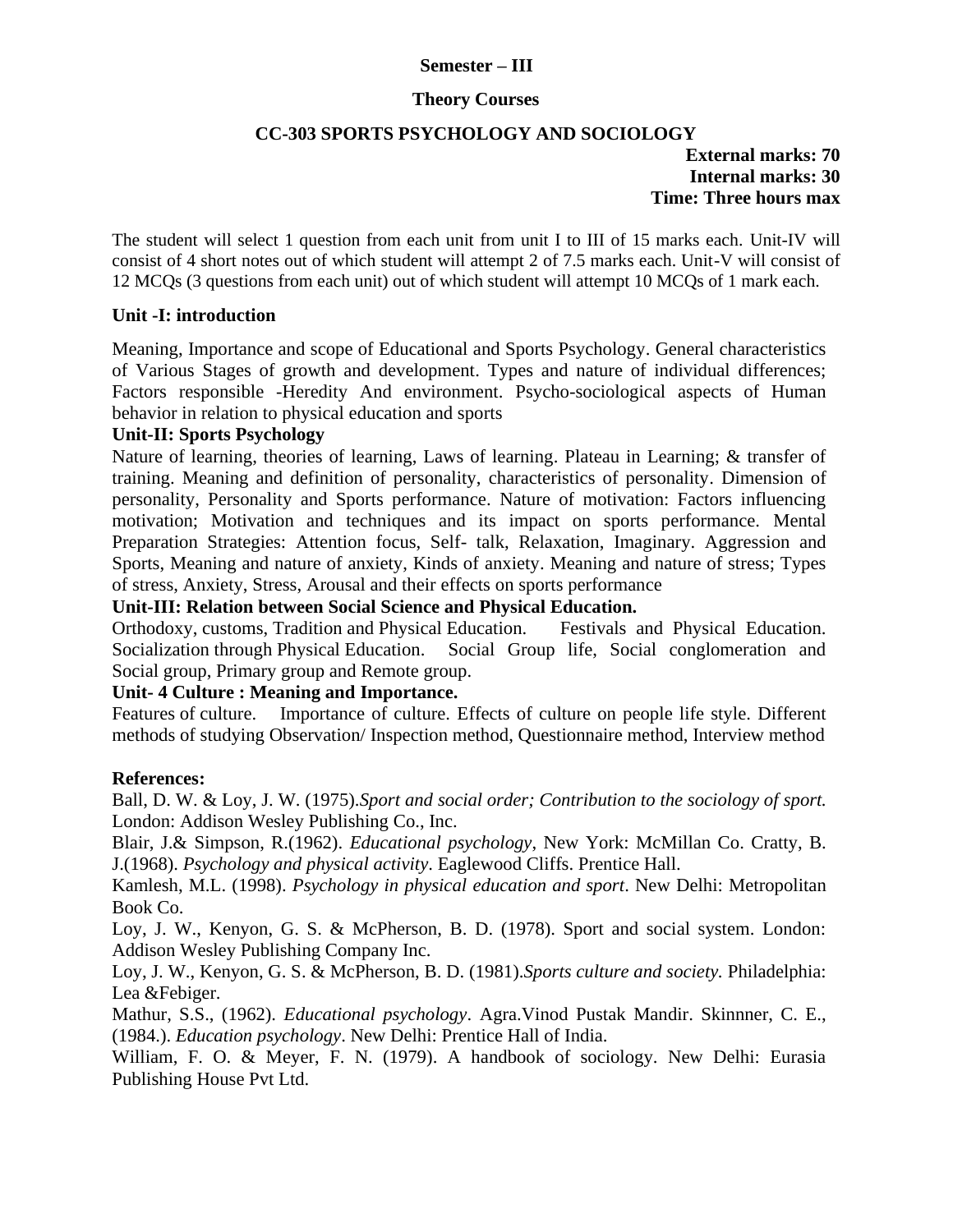### **Semester – III**

#### **Theory Courses**

## **EC-301 SPORTS MEDICINE, PHYSIOTHERAPY AND REHABILITATION (ELECTIVE)**

**External marks: 70 Internal marks: 30 Time: Three hours max**

The student will select 1 question from each unit from unit I to III of 15 marks each. Unit-IV will consist of 4 short notes out of which student will attempt 2 of 7.5 marks each. Unit-V will consist of 12 MCQs (3 questions from each unit) out of which student will attempt 10 MCQs of 1 mark each.

#### **Unit-I: - Sports Medicine:**

Sports Medicine: Meaning, Definition, Aims, Objectives, Modern Concepts and Importance. Athletes Care and Rehabilitation: Contribution of Physical Education Teachers and Coaches. Need and Importance of the study of sports injuries in the field of Physical Education. Prevention of injuries in sports – Common sports injuries – Diagnosis. First Aid - Treatment - Laceration – Blisters – Contusion - Strain – Sprain – Fracture – Dislocation and Cramps – Bandages – Types of Bandages – trapping and supports.

## **Unit-II: Physiotherapy**

Definition – Guiding principles of physiotherapy, Importance of physiotherapy, Introduction and demonstration of treatments - Electrotherapy – infrared rays – Ultraviolet rays –short wave diathermy – ultrasonic rays.

### **Unit-III: Hydrotherapy**

Introduction and demonstration of treatments of Cry therapy, Thermo therapy, Contrast Bath, Whirlpool Bath – Steam Bath – Sauna Bath – Hot Water Fomentation – Massage: Classification, Physiological Effect of Massage.

#### **Unit-IV: Therapeutic Exercise**

Definition and Scope – Principles of Therapeutic Exercise – Classification, Effects and uses of Therapeutic exercise – passive Movements (Relaxed, Forced and passive - stretching) – active movements (concentric, Eccentric and static) application of the therapeutic exercise: Free Mobility Exercise – Shoulder, Elbow – Wrist and Finger Joints, Hips, Knee, ankle and Foot joints – Trunk. Head and Neck exercises.

#### **References:**

Christine, M. D., (1999). *Physiology of sports and exercise*.USA: Human Kinetics. Conley, M. (2000). *Bioenergetics of exercise training*. In T.R. Baechle, & R.W. Earle, (Eds.), Essentials of Strength Training and Conditioning (pp. 73-90). Champaign, IL: Human Kinetics.

David, R. M. (2005).*Drugs in sports,* (4th Ed). Routledge Taylor and Francis Group.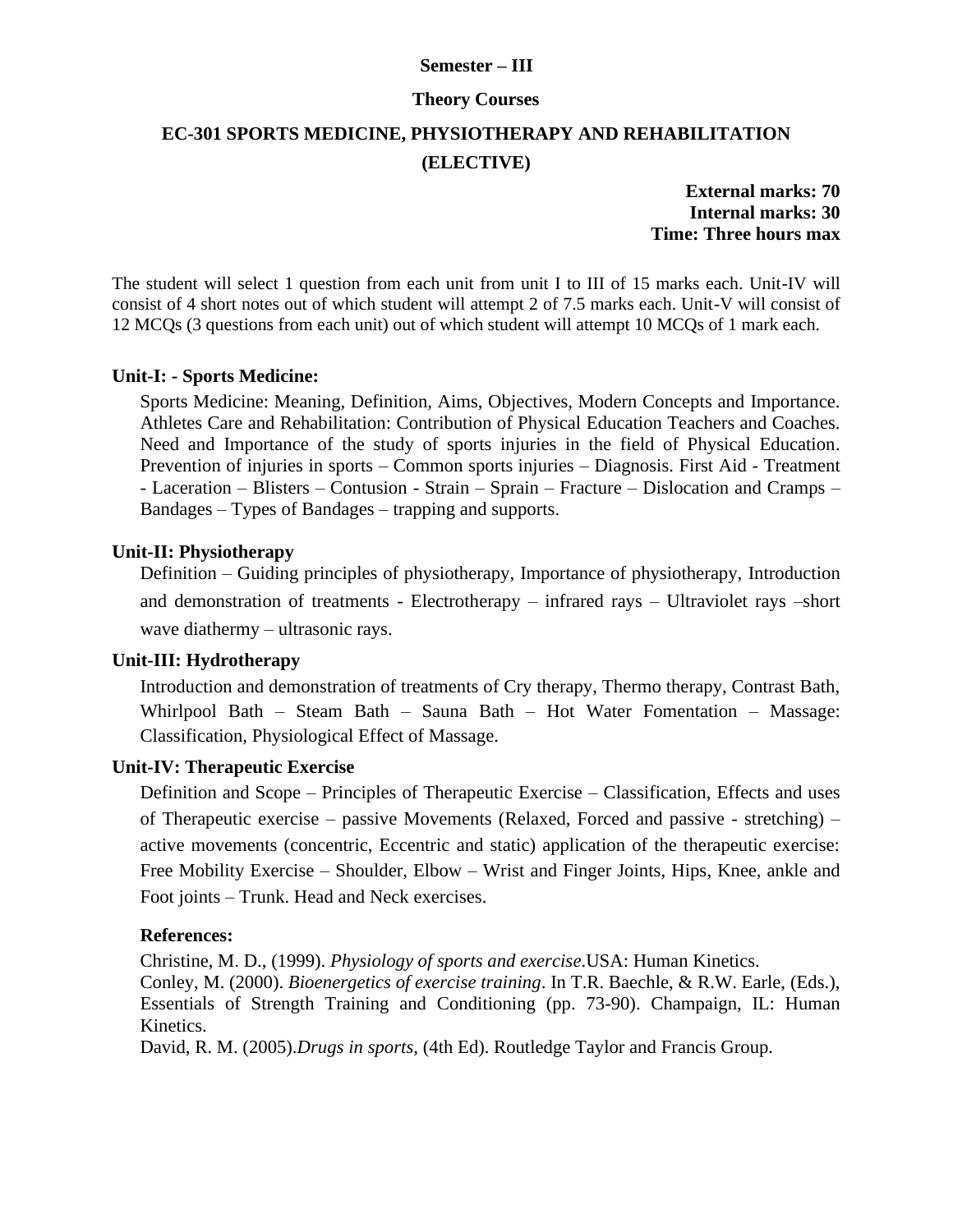Hunter, M. D. (1979). A *dictionary for physical educators.* In H. M. Borrow & R. McGee, (Eds.), A Practical approach to measurement in Physical Education (pp. 573-74). Philadelphia: Lea &Febiger.

Jeyaprakash, C. S., Sports Medicine, J.P. Brothers Pub., New Delhi, 2003.

Khanna, G.L., (1990). *Exercise physiology & sports medicine*. Delhi:Lucky Enterprises. Mathew, D.K. & Fox, E.L, (1971). *Physiological basis of physical education and athletics*. Philadelphia:W.B. Saunders Co.

Pandey, P.K., (1987). *Outline of sports medicine*, New Delhi: J.P. Brothers Pub. Williams, J. G. P. (1962). *Sports medicine*. London: Edward Arnold Ltd.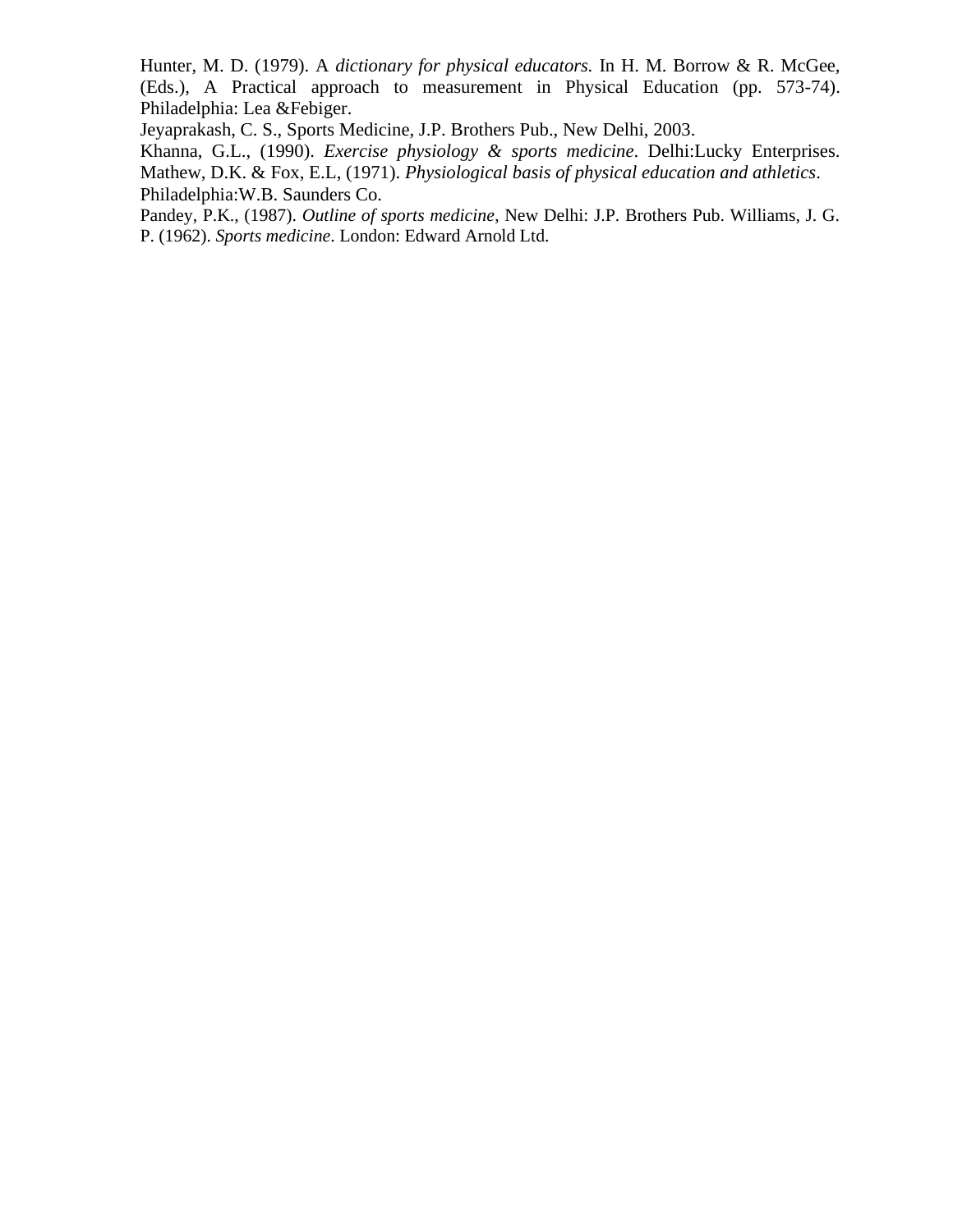### **Semester – III**

#### **Theory Courses**

#### **EC-302 CURRICULUM DESIGN (Elective)**

### **External marks: 70 Internal marks: 30 Time: Three hours max**

The student will select 1 question from each unit from unit I to III of 15 marks each. Unit-IV will consist of 4 short notes out of which student will attempt 2 of 7.5 marks each. Unit-V will consist of 12 MCQs (3 questions from each unit) out of which student will attempt 10 MCQs of 1 mark each.

### **UNIT-I Modern concept of the curriculum**

Need and importance of curriculum, Need and importance of curriculum development, the role of the teacher in curriculum development. Factors affecting curriculum - Social factors - Personnel qualifications - Climatic consideration - Equipment and facilities - Time suitability of hours. National and Professional policies, Research finding

## **UNIT-II Basic Guide line for curriculum construction; contest (selection and expansion).**

Focalization. Socialization. Individualization. Sequence and operation. Steps in curriculum construction

#### **UNIT-III Curriculum-Old and new concepts, Mechanics of curriculum planning**

Basic principles of curriculum construction. Curriculum Design, Meaning, Importance and factors affecting curriculum design. Principles of Curriculum design according to the needs of the students and state and national level policies. Role of Teachers

### **UNIT-IV Under-graduate preparation of professional preparation**

Areas of Health education, Physical education and Recreation. Curriculum design-Experience of Education, Field and Laboratory. Teaching practice. Professional Competencies to be developed-Facilities and special resources for library, laboratory and other facilities.

#### **Reference:**

Barrow, H. M. (1983). *Man and movement: principles of physical education*. Philadelphia: Lea and Febiger.

Bucher, C. A. (1986). Foundation of physical education: St. Louis: The C. V. Mosby & Company.

Cassidy, R. (1986). *Curriculum development in physical education*. New York: Harper & Company.

Cowell, C.C. & Hazelton, H.W. (1965). *Curriculum designs in physical education.* Englewood Cliffs: N.J. prentice Hall Inc.

Larson, L.A. (n.d.). *Curriculum foundation in physical education.* Englewood Cliffs: N.J. Prentice Hall Inc.

Underwood, G. L. (1983). *The physical education curriculum in secondary school: planning and implementation.* England: Taylor and Francis Ltd.

Willgoose, C.E. (1979). *Curriculum in physical education*. 3rd Ed. Englewood Cliffs.: N.J. Prentice Hall, Inc.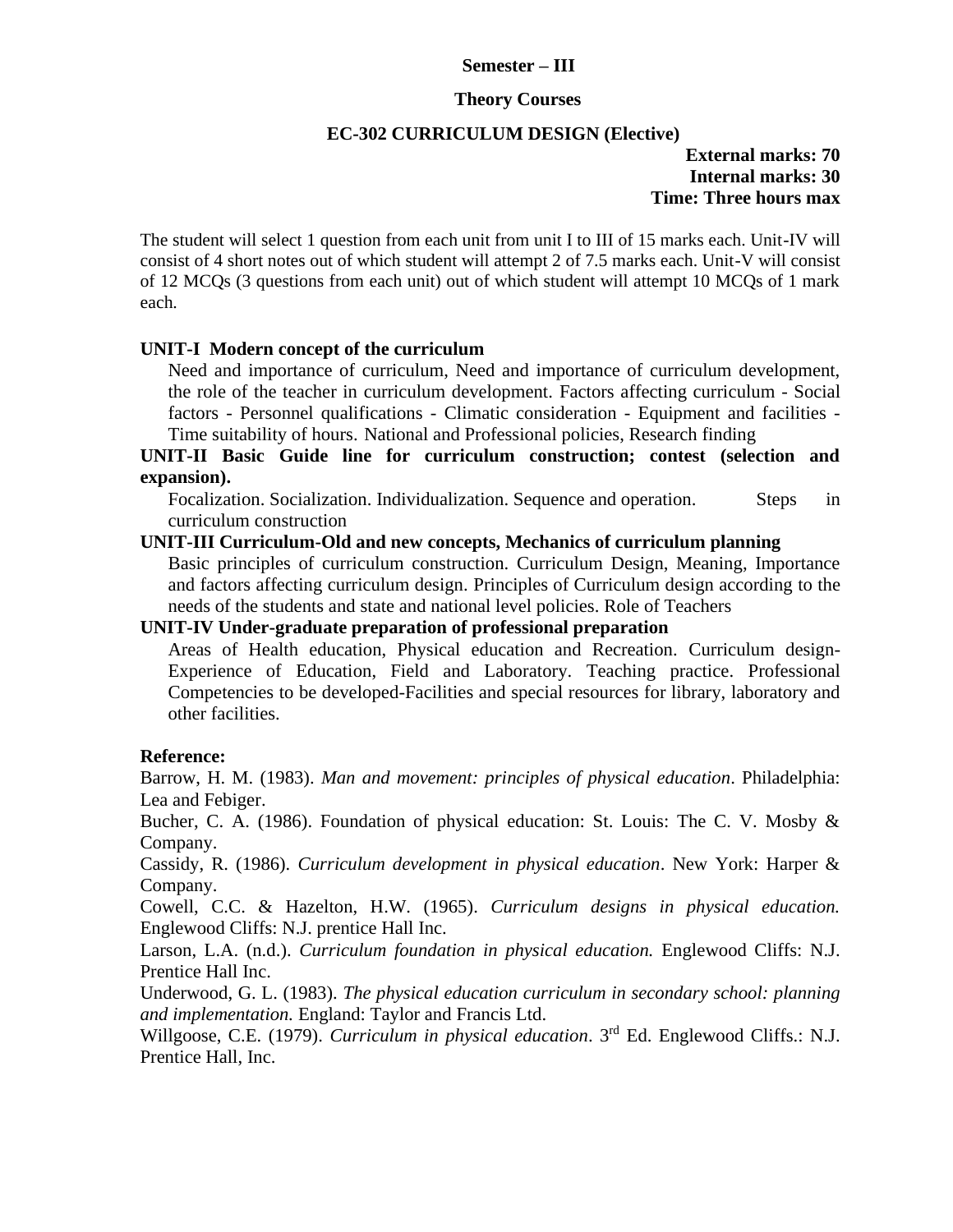#### **Semester – IV**

#### **Theory Courses**

### **CC-401 MEASUREMENT AND EVALUATION IN PHYSICAL EDUCATION**

**External marks: 70 Internal marks: 30 Time: Three hours max**

The student will select 1 question from each unit from unit I to III of 15 marks each. Unit-IV will consist of 4 short notes out of which student will attempt 2 of 7.5 marks each. Unit-V will consist of 12 MCQs (3 questions from each unit) out of which student will attempt 10 MCQs of 1 mark each.

#### **Unit- Introduction to Test & Measurement & Evaluation**

Meaning of Test & Measurement & Evaluation in Physical Education. Need  $\&$ Importance of Test & Measurement & Evaluation in Physical Education. Principles of Evaluation

**Unit- II Criteria, Classification and Administration of test** Criteria of good Test

Criteria of tests, scientific authenticity (reliability, objectivity, validity and availability of norms). Type and classification of Test. Administration of test, advance preparation – Duties during testing – Duties after testing.

#### **Unit- III Physical Fitness Tests**

AAHPER youth fitness test. National physical Fitness Test. Indiana Motor Fitness Test. JCR test. U.S Army Physical Fitness Test

#### **Unit- IV Sports Skill Tests**

Lockhart and McPherson badminton test. Johnson basketball test. McDonald soccer test. S.A.I volleyball test. S.A.I Hockey test

#### **References:**

Bangsbo, J. (1994). *Fitness training in football: A scientific approach*. Bagsvaerd, Denmark: Ho+Storm.

Barron, H. M., & Mchee, R. (1997). *A practical approach to measurement in physical education*. Philadelphia: Lea and Febiger.

Barron, H.M. & Mchee, R. (1997). A Practical approach to measurement in physical education. Philadelphia: Lea and Febiger.

Kansal, D.K. (1996). *Test and measurement in sports and physical education*. New Delhi: D.V.S. Publications.

Mathews, D.K., (1973). *Measurement in physical education*, Philadelphia: W.B. Sounders Company.

Pheasant, S. (1996). *Body space: anthropometry, ergonomics and design of work*. Taylor & Francis, New York.

Phillips, D. A., & Hornak, J. E. (1979). *Measurement and evaluation in physical education*. New York: John Willey and Sons.

Sodhi, H.S., & Sidhu, L.S. (1984). *Physique and selection of sports- a kinanthropometric study*. Patiala: Punjab Publishing House.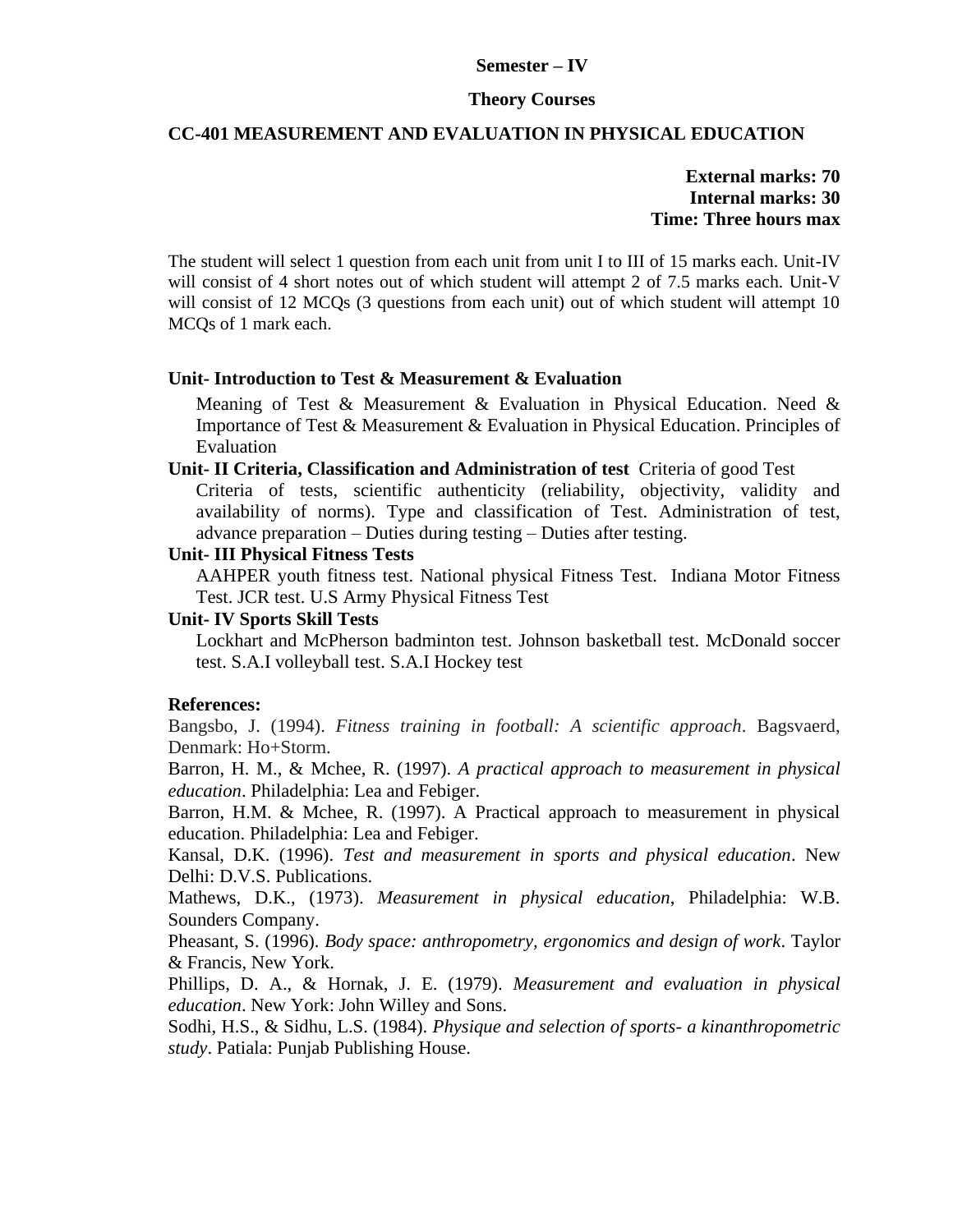## **Semester – IV Theory Courses**

## **CC-402 YOGA EDUCATION**

## **External marks: 70 Internal marks: 30 Time: Three hours max**

The student will select 1 question from each unit from unit I to III of 15 marks each. Unit-IV will consist of 4 short notes out of which student will attempt 2 of 7.5 marks each. Unit-V will consist of 12 MCQs (3 questions from each unit) out of which student will attempt 10 MCQs of 1 mark each.

### **Unit – I: Introduction**

Meaning and Definition of Yoga o Aims and Objectives of Yoga. Yoga in Early Upanisads. The Yoga Sutra: General Consideration. Need and Importance of Yoga in Physical Education and Sports

### **Unit - II: Foundation of Yoga**

The Astanga Yoga: Yama, Niyama, Asana, Pranayama, Pratyahara, Dharana, Dhyana and Samadhi. Yoga in the Bhagavadgita - Karma Yoga, Raja Yoga, Jnana Yoga and Bhakti Yoga

### **Unit - III Asanas**

Effect of Asanas and Pranayama on various system of the body. Classification of asanas with special reference to physical education and sports o Influences of relaxtive, meditative posture on various system of the body. Types of Bandhas and mudras o Type of kriyas

### **Unit – IV Yoga Education**

Basic, applied and action research in Yoga. Difference between yogic practices and physical exercises o Yoga education centers in India and abroad. Competitions in Yogasanas

#### **References:**

Brown, F. Y.(2000). *How to use yoga*. Delhi: Sports Publication.

Gharote, M. L. &Ganguly, H. (1988). *Teaching methods for yogic practices*. Lonawala: Kaixydahmoe.

Rajjan, S. M. (1985). *Yoga strengthening of relaxation for sports man.* New Delhi: Allied Publishers.

Shankar,G.(1998). *Holistic approach of yoga.* New Delhi: Aditya Publishers. Shekar, K. C. (2003). *Yoga for health*. Delhi: Khel Sahitya Kendra.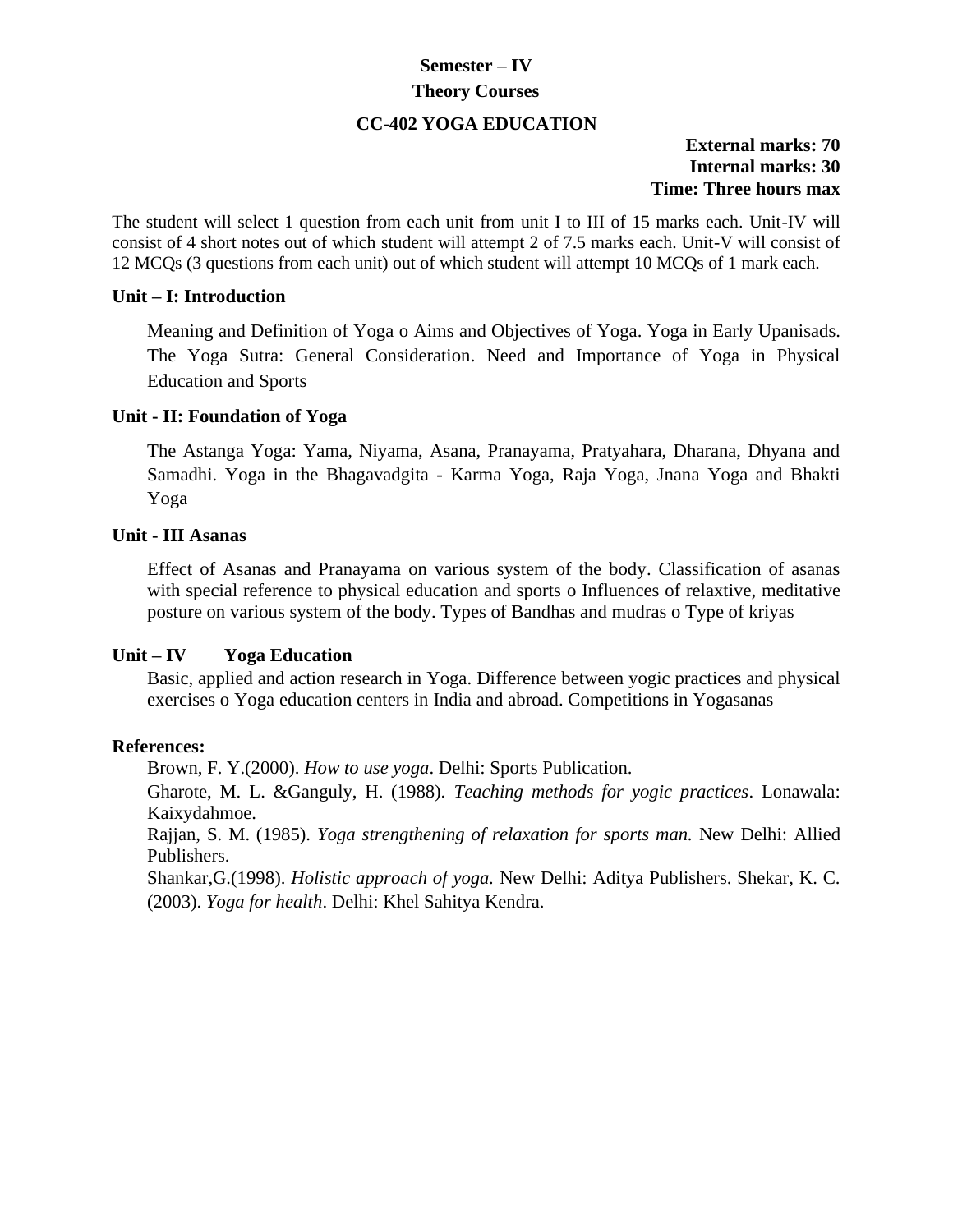### **Semester – IV**

#### **Theory Courses**

### **CC-403 RESEARCH AND STATISTICS IN PHYSICAL EDUCATION**

**External marks: 70 Internal marks: 30 Time: Three hours max**

The student will select 1 question from each unit from unit I to III of 15 marks each. Unit-IV will consist of 4 short notes out of which student will attempt 2 of 7.5 marks each. Unit-V will consist of 12 MCQs (3 questions from each unit) out of which student will attempt 10 MCQs of 1 mark each.

### **Unit-I Introduction to Research**

Definition of Research. Need and importance of Research in Physical Education and Sports. Scope of Research in Physical Education & Sports. Classification of Research. Research Problem, Meaning of the term, Location and criteria of Selection of Problem, Formulation of a Research Problem, Limitations and Delimitations.

## **Unit-II Survey of Related Literature**

Need for surveying related literature. Literature Sources, Library Reading. Research Proposal, Meaning and Significance of Research Proposal. Preparation of Research proposal / project. Research Report: A group project is to be undertaken by a small batch of students under the supervision of a teacher, wherein it is expected to survey school facilities of physical education, health assessment programme evaluation, fitness status of the students, staff and other stakeholders etc. and submit the report to the institution.

## **Unit-III Basics of Statistical Analysis**

Statistics: Meaning, Definition, Nature and Importance. Class Intervals: Raw Score, Continuous and Discrete Series, Class Distribution, Construction of Tables. Graphical Presentation of Class Distribution: Histogram, Frequency Polygon, Frequency Curve. Cumulative Frequency Polygon, Ogive, Pie Diagram

## **Unit- IV Statistical Models in Physical Education and Sports**

Measures of Central Tendency: Mean, Median and Mode-Meaning, Definition, Importance, Advantages, Disadvantages and Calculation from Group and Ungrouped data. Measures of Variability: Meaning, importance, computing from group and ungroup data. Percentiles and Quartiles: Meaning, importance, computing from group and ungroup data

## **References:**

Best, J.W. (1963). *Research in education*. U.S.A.: Prentice Hall.

Bompa, T. O. & Haff, G. G. (2009). *Periodization: theory and methodology of training, 5 th ed.* Champaign, IL: Human Kinetics.

Brown, L. E.,  $\&$  Ferrigno, V. A. (2005). Training for speed, agility and quickness,  $2<sup>nd</sup>$  ed. Champaign, IL: Human Kinetics.

Brown, L.E. & Miller, J., (2005). *How the training work*. In: Training Speed, Agility, and Quickness. Brown, L.E. & Ferrigno, V.A & Ferrigno, V.A., eds. Champaign, IL: Human Kinetics.

Carl, E. K., & Daniel, D. A. (1969). Modern principles of athletes training. St. Louis: St. Louis's Mosby Company.

Clark, H. H., & Clark, D. H. (1975). *Research process in physical education*. Englewood cliffs, New Jersey: Prentice Hall, Inc.

Garrett, H.E. (1981). *Statistics in psychology and education*. New York: Vakils Feffer and Simon Ltd.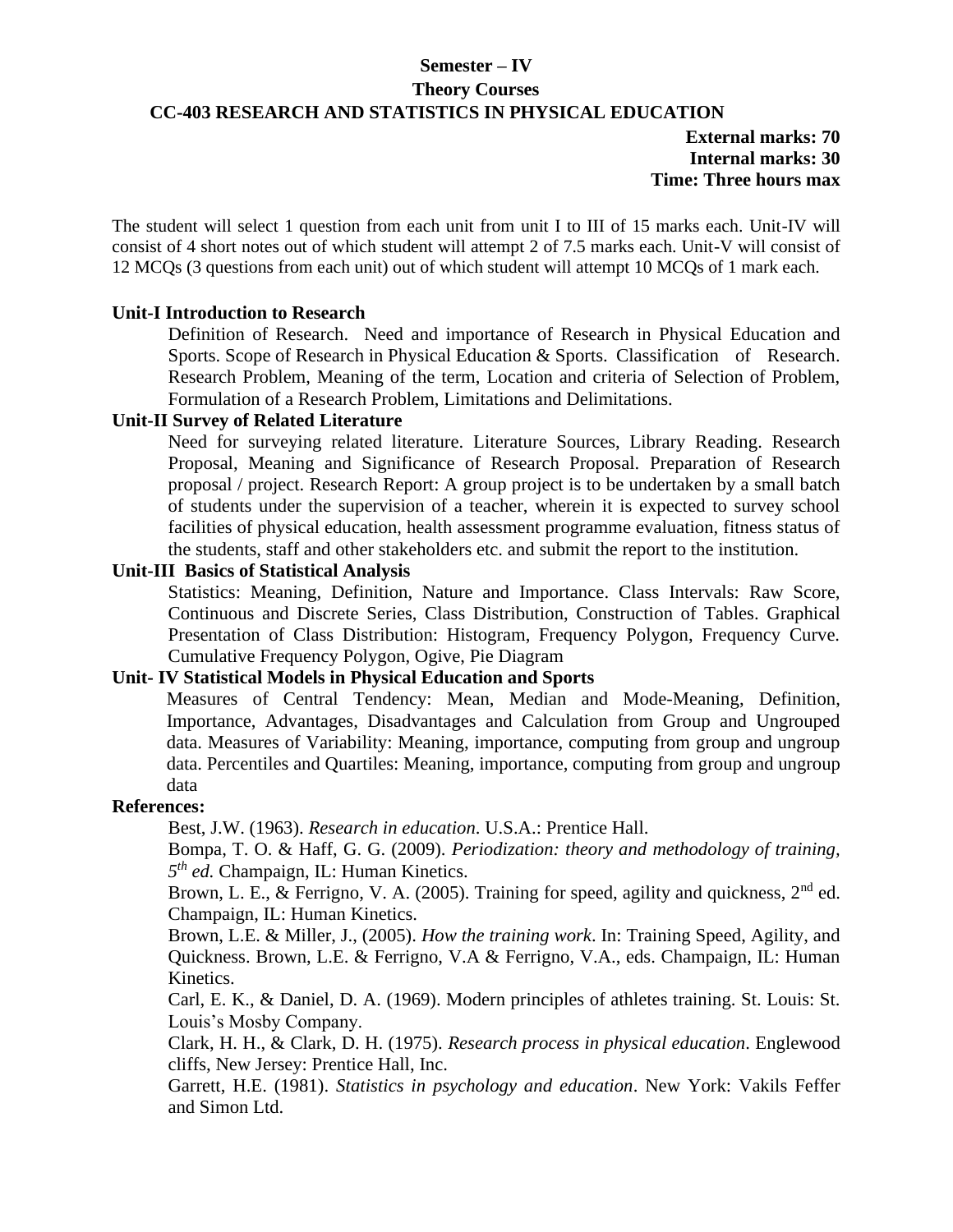Oyster, C. K., Hanten, W. P., & Llorens, L. A. (1987). *Introduction to research: A guide for the health science professional.* Landon: J.B. Lippincott Company.

Thomas, J.R., & Nelson J.K. (2005). *Research method in physical activity*. U.S.A: Champaign, IL: Human Kinetics Books.

Thomas, J.R., Nelson, J.K. & Silverman, S.J. (2011). Research method in physical activity. U.S.A: Champaign, IL: Human Kinetics Books.

Uppal, A. K. (1990). *Physical fitness: how to develop.* New Delhi: Friends Publication.

Verma, J. P. (2000). *A text book on sports statistics*. Gwalior: Venus Publications.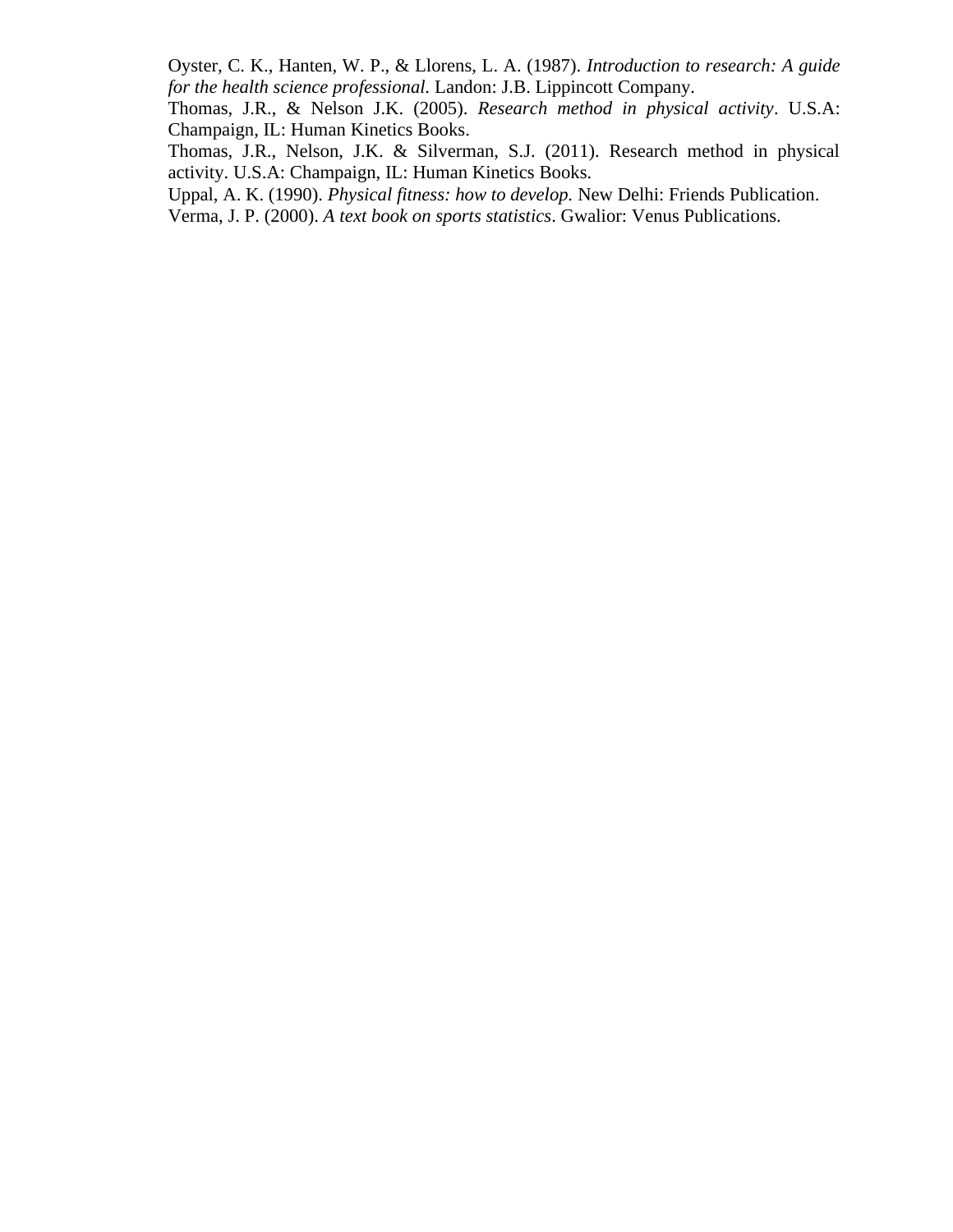# **Semester – IV**

## **Theory Courses**

## **EC-401 THEORY OF SPORTS AND GAMES (ELECTIVE)**

**External marks: 70 Internal marks: 30 Time: Three hours max**

The student will select 1 question from each unit from unit I to III of 15 marks each. Unit-IV will consist of 4 short notes out of which student will attempt 2 of 7.5 marks each. Unit-V will consist of 12 MCQs (3 questions from each unit) out of which student will attempt 10 MCQs of 1 mark each.

### **UNIT-I Introduction**

General Introduction of speciliazed games and sports–Athletics, Badminton, Basketball, Cricket, Football, Gymnastic, Hockey, Handball, Kabaddi, Kho-Kho, Tennis, Volleyball and Yoga.

Each game or sports to be dealt under the following heads:

History and development of the Game and Sports. Ground preparation, dimensions and marking. Standard equipment and their specifications. Ethics of sports and sportsmanship

## **UNIT-II Scientific Principles of coaching: (particular sports and game specific)**

Motion – Types of motion and Displacement, Speed, Velocity, Acceleration, Distance and Newton's Law of motions. Force–Friction, Centripetal and Centrifugal force, Principles of force. Equilibrium and its types. Lever and its types. Sports Training – Aims, Principles and characteristics. Training load – Components, Principles of load, Over Load (causes and symptoms).

### **UNIT-III Physical fitness components: (particular sports and game specific)**

Speed and its types o Strength and its types. Endurance and its types o Flexibility and its types. Coordinative ability and its types. Training methods: - Development of components of physical fitness and motor fitness through following training methods (continuous method, interval method, circuit method, fartlek /speed play and weight training)

### **UNIT-IV Conditioning exercises and warming up**

Concept of Conditioning and warming up. Role of weight training in games and sports.

Teaching of fundamental skill & their mastery (technique, tactic and different phases of skill acquisition).

Recreational and Lead up games

Strategy – Offence and defence, Principles of offence and defence.

### **References:**

Bunn, J. W. (1968). *The art of officiating sports*. Englewood cliffs N.J. Prentice Hall. Bunn, J. W. (1972). *Scientific principles of coaching.* Englewood cliffs N. J. Prentice Hall. Dyson, G. H. (1963). *The mechanics of athletics*. London: University of London Press Ltd. Lawther, J.D. (1965). *Psychology of coaching.* New York: Pre. Hall. Singer, R. N. (1972). *Coaching, athletic & psychology*. New York: M.C. Graw Hill.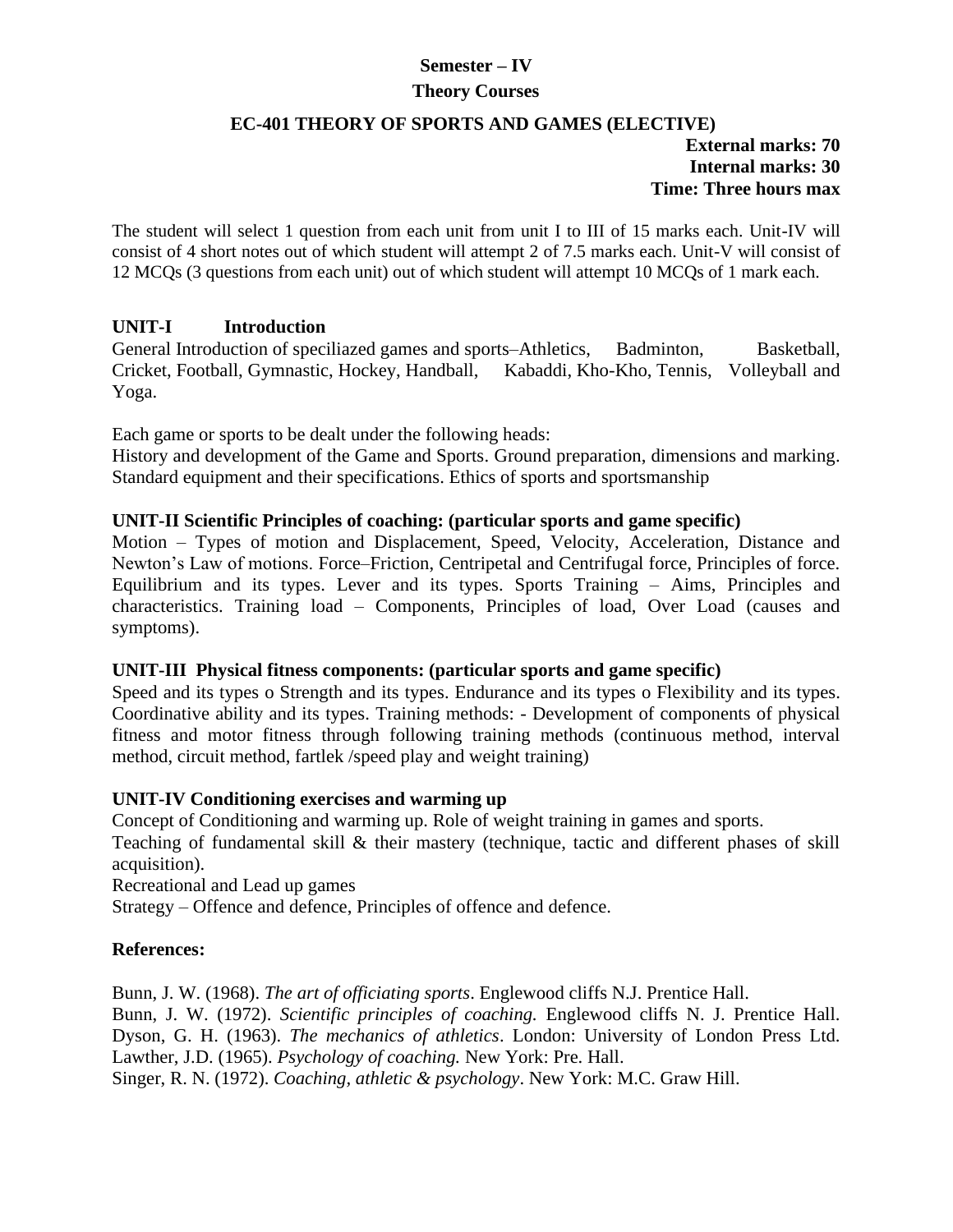### **Semester – IV**

### **Theory Courses**

#### **EC-402 SPORTS MANAGEMENT**

**External marks: 70 Internal marks: 30 Time: Three hours max**

The student will select 1 question from each unit from unit I to III of 15 marks each. Unit-IV will consist of 4 short notes out of which student will attempt 2 of 7.5 marks each. Unit-V will consist of 12 MCQs (3 questions from each unit) out of which student will attempt 10 MCQs of 1 mark each.

#### **Unit-I**

Nature and Concept of Sports Management. Progressive concept of Sports management. The purpose and scope of Sports Management. Essential skills of Sports Management. Qualities and competencies required for the Sports Manager. Event Management in physical education and sports.

### **Unit-II**

Meaning and Definition of leadership o Leadership style and method. Elements of leadership. Forms of Leadership: Autocratic, Laissez-faire, Democratic, Benevolent Dictator. Qualities of administrative leader. Preparation of administrative leader. Leadership and Organizational performance.

### **Unit-III**

Sports Management in Schools, colleges and Universities. Factors affecting planning. Planning a school or college sports programme. Directing of school or college sports programme. Controlling a school, college and university sports programme.

- Developing performance standard
- · Establishing a reporting system
- **Evaluation**
- The reward/punishment system

#### **Unit-IV**

Financial management in Physical Education & sports in schools, Colleges and Universities. Budget – Importance, Criteria of good budget. Steps of Budget making. Principles of budgeting

#### **References:**

Ashton, D. (1968).*Administration of physical education for women*. New York: The Ronal Press Cl.

Bucher, C.A. *Administration of physical education and athletic programme.* 7<sup>th</sup> Edition, St. Louis: The C.V. Mosby Co.

Daughtrey, G. & Woods, J.B. (1976). *Physical education and intramural programmes, organisation and administration.* Philadelphia U.S.A. : W.B. Sounders Cp.

Earl, F. Z,& Gary, W. B. (1963).*Management competency development in sports and physical education*. Philadelphia: W. Lea and Febiger.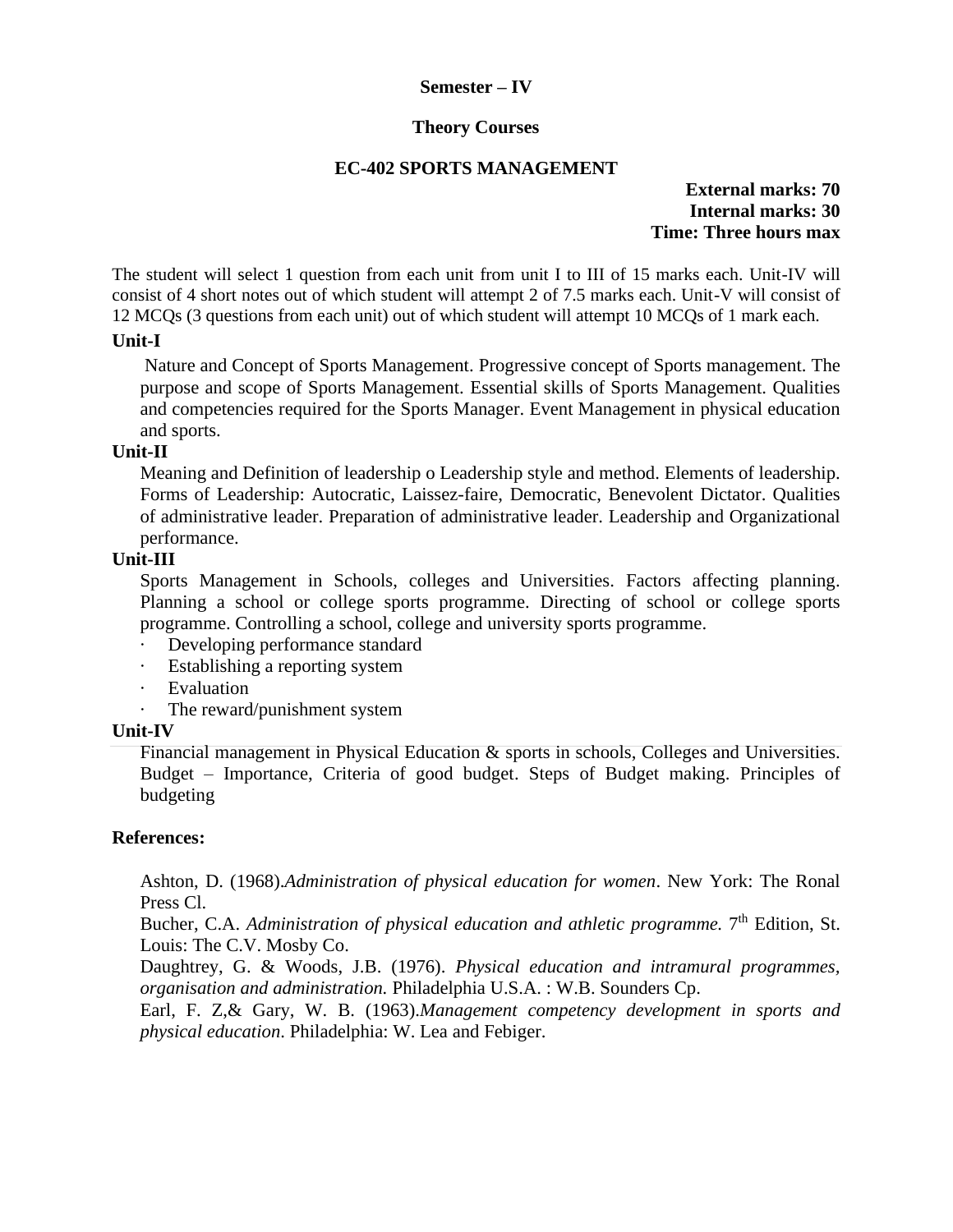## **Part – B Practical Courses Semester – I**

## **PC - 101 Track and Field: Running Event**

**Starting techniques**: Standing start, Crouch start and its variations, Proper use of blocks. **Finishing Techniques:** Run, Through, Forward lunging, Shoulder Shrug. Ground Marking, Rules and Officiating

**Hurdles**: Fundamental Skills- Starting, Clearance and Landing Techniques. Types of Hurdles. Ground Marking and Officiating.

**Relays**: Fundamental Skills. Various patterns of Baton Exchange. Understanding of Relay Zones. Ground Marking. Interpretation of Rules and Officiating.

## **PC 102**

(Any one out of following three)

## **PC 102**

## **Gymnastics: Floor Exercise**

Forward Roll, Backward Roll, Sideward Roll, different kinds of scales, Leg Split, Bridge, Dancing steps, Head stand, Jumps-leap, scissors leap. Vaulting Horse. Approach Run, Take off from the beat board, Cat Vault, Squat Vault.

## **PC – 102**

## **Swimming: Fundamental Skills**

Entry into the pool. Developing water balance and confidence. Water fear removing drills. Floating-Mushroom and Jelly fish etc. Gliding with and without kickboard. Introduction of various strokes. Body Position, Leg, Kick, Arm pull, Breathing and Co ordination. Start and turns of the concerned strokes. Introduction of Various Strokes. Water Treading and Simple Jumping. Starts and turns of concerned strokes. Rules of Competitive swimming-officials and their duties, pool specifications, seeding heats and finals, Rules of the races.

## **PC – 102**

### **Shooting Fundamental Skills**

Basic stance, grip, Holding rifle/ Pistol, aiming target. Safety issues related to rifle shooting. Rules and their interpretations and duties of officials. (Any one out of three)

## **PC – 103 Indigenous sports:**

Kabaddi: Fundamental Skills. Skills in Raiding-Touching with hand, various kicks, crossing of baulk line, Crossing of Bonus line, luring the opponent to catch, Pursuing. Skills of Holding the Raider-Various formations, Catching from particular position, Different catches, Luring the raider to take particular position so as to facilitate catching, catching formations and techniques. Additional skills in raiding-Bringing the antis in to particular position, Escaping from various holds, Techniques of escaping from chain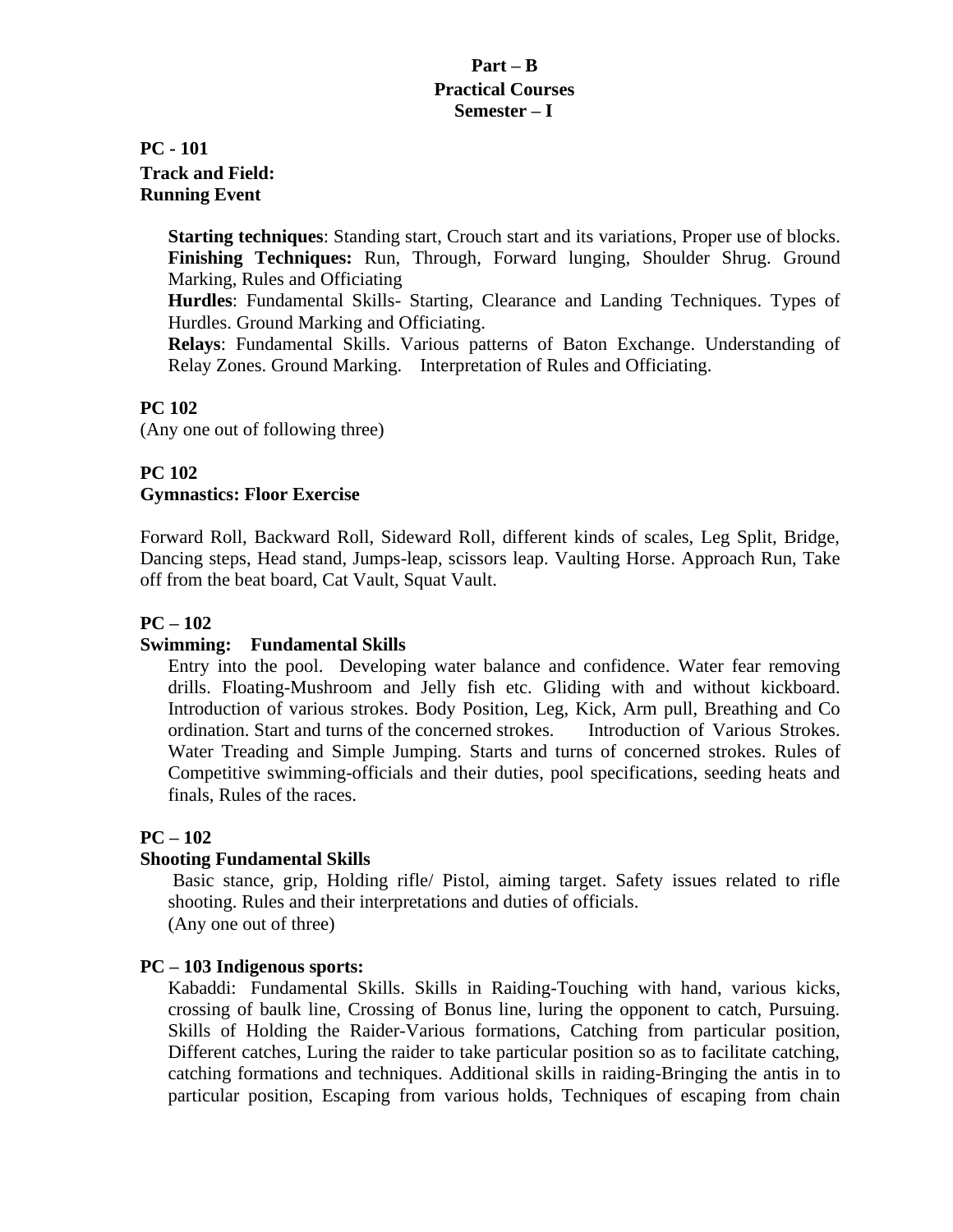formation, Combined formations in offence and defense. Ground Marking, Rules and **Officiating** 

## **PC – 103**

### **Malkhambh and Light Apparatus:**

Lathi-Two counts exercises, Four Count exercises, eight count exercises, sixteen count exercises. Ghati Lezuim-Aath Aawaaz, Bethakawaaz, AagePaon, Aagekadam, Do pherawaaz, Chau pherawaaz, Kadamtaal, Pavitra, Uchhakpavitra, Kadampavitra. Mass P.T. Exercises-Two count, four count and eight count exercises. Hindustani Lezuim-Char Awaaz, EkJagah, AantiLagaav, Pavitra, Do Rukh, Chau Rukh, Chau rukhbethak, Momiya. Drill and Marching. Malkhamb-Salaami, Hold, Saadiudi, Bagaludi, Dashrangudi, Bagliudi, Veludi, Soydoro, Phirki, Padmasana, T.Balance, Pataka, Landing. Rope Malkhamb-Salaami, PadmasanaChadh, Katibandh1-2, Sadiadhi, Rikebpakkad, Rikebpagniadhi, Kamaradhi, Nakkikasadhi, Kamaradhi, Nakkikasadhi, Urubandhtedhi, Sadibagli, Do hatibagli, Kamarbandhbagli, nakkikasbagli, Dashrang, Hanuman pakad, Gurupakkad, various padmasana, Landing.

## **PC - 104**

## **Kho Kho:**

General skills of the game-Running, chasing, Dodging, Faking etc.

Skills in chasing-Correct Kho, Moving on the lanes, Pursuing the runner, Tapping the inactive runner, Tapping the runner on heels, Tapping on the pole, Diving, Judgement in giving Kho, Rectification of Foul.

Skills in Running-Zig zag running, Single and double chain, Ring play, Rolling in the sides, Dodging while facing and on the back, fakes on the pole, fake legs, body arm etc, Combination of different skills.

Ground Marking.

Rules and their interpretations and duties of officials.

### **PC – 104**

### **Dumbbells/ Wands/ Hoop/ Umbrella/ Tipri:**

Fundamentals skills

Apparatus/ Light apparatus Grip

Attention with apparatus/ Light apparatus

Stand – at – ease with apparatus/ ligfht apparatus

Exrcise with verbal command, drum, whistle and music – Two count, Four count, Eight count and Sixteen count.

Standing Exercise

Jumping Exercise

Moving Exercise

Combination of above all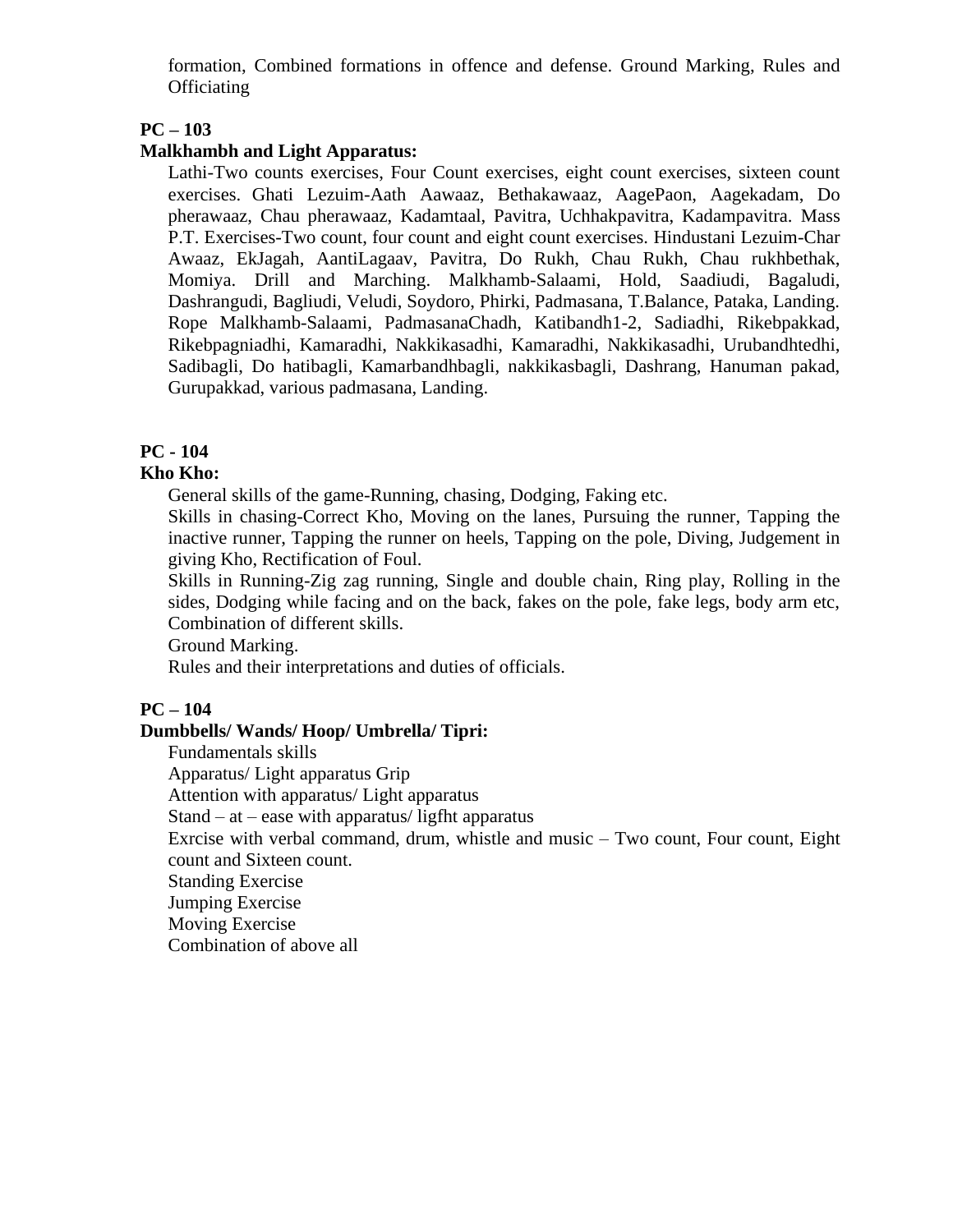#### **PC – 201 Track and Field**

Athletics: Jumping Events High Jump (Straddle Roll) o Approach Run, Take off Clearance over the bar. Landing

## **PC – 202**

## **Gymnastics:**

Parallel Bar: Mount from one bar, Straddle walking on parallel bars, Single and double step walk, Perfect swing, Shoulder stand on one bar and roll forward. Roll side, Shoulder stand, Front on back vault to the side (dismount)

Horizontal /Single Bar: Grip, Swings, Fundamental Elements, Dismount Uneven Parallel Bar: Grip, Swings, Fundamental Elements, Dismount

## **PC – 202**

## **Yoga:**

Surya Namaskara Pranayams Corrective Asanas Kriyas

Asanas

- · Sitting
- · Standing
- · Laying Prone Position,
- · Laying Spine Position

## **PC – 202 Swimming:**

Introduction of water polo game: Fundamental skills:

- Swim with the ball
- Passing
- Catching
- Shooting
- Goal keeping

Rules of the games and responsibility of officials Introduction of Diving sports:

- Basic Diving Skills from spring boards
- Basic Diving Skills from platform

## **PC – 202**

## **Aerobics: Introduction of Aerobics**

Rhythmic Aerobics - dance Low impact aerobics High impact aerobics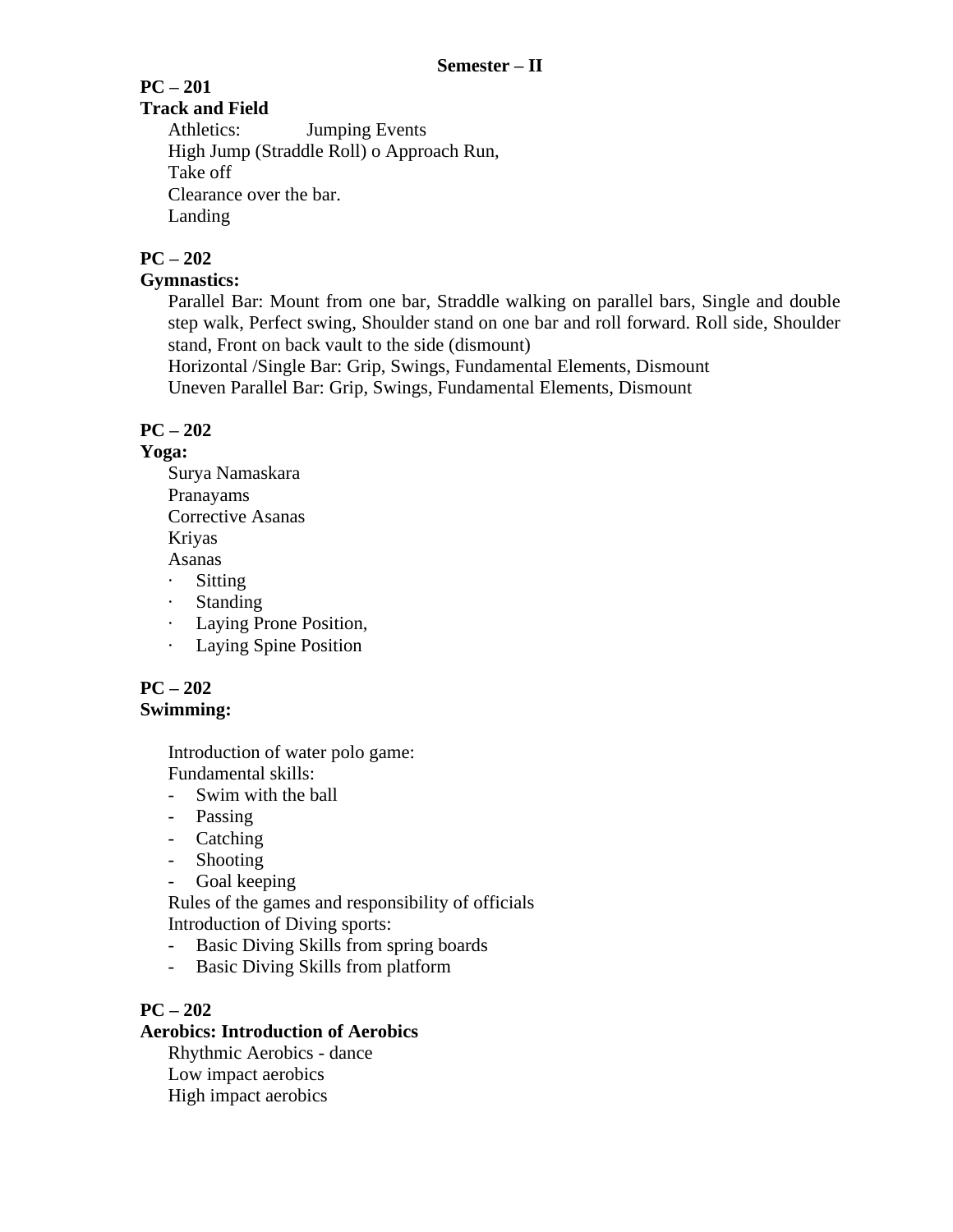Aerobics kick boxing Postures – Warm up and cool down THR Zone – Being successful in exercise and adaptation to aerobic workout.

## **PC - 203**

### **Badminton: Fundamental Skills**

Racket parts, Racket grips, Shuttle Grips. The basic stances. The basic strokes-Serves, Forehand-overhead and underarm, Backhand-overhead and underarm Drills and lead up games

Types of games-Singles, doubles, including mixed doubles.

Rules and their interpretations and duties of officials.

### **PC - 203**

## **Table Tennis: Fundamental Skills**

The Grip-The Tennis Grip, Pen Holder Grip.

Service-Forehand, Backhand, Side Spin, High Toss.

Strokes-Push, Chop, Drive, Half Volley, Smash, Drop-shot, Balloon, Flick Shit, Loop Drive.

Stance and Ready position and foot work.

Rules and their interpretations and duties of officials.

### **PC – 203**

### **Squash Fundamental Skills**

Service- Under hand and Over hand Service Reception Shot- Down the line, Cross Court Drop Half Volley Tactics – Defensive, attacking in game Rules and their interpretations and duties of officials.

### **PC – 203**

## **Tennis: Fundamental Skills.**

Grips- Eastern Forehand grip and Backhand grip, Western grip, Continental grip, Chopper grip. Stance and Footwork. Basic Ground strokes- Forehand drive, Backhand drive. Basic service. Basic Volley. Over-head Volley. Chop Tactics – Defensive, attacking in game Rules and their interpretations and duties of officials.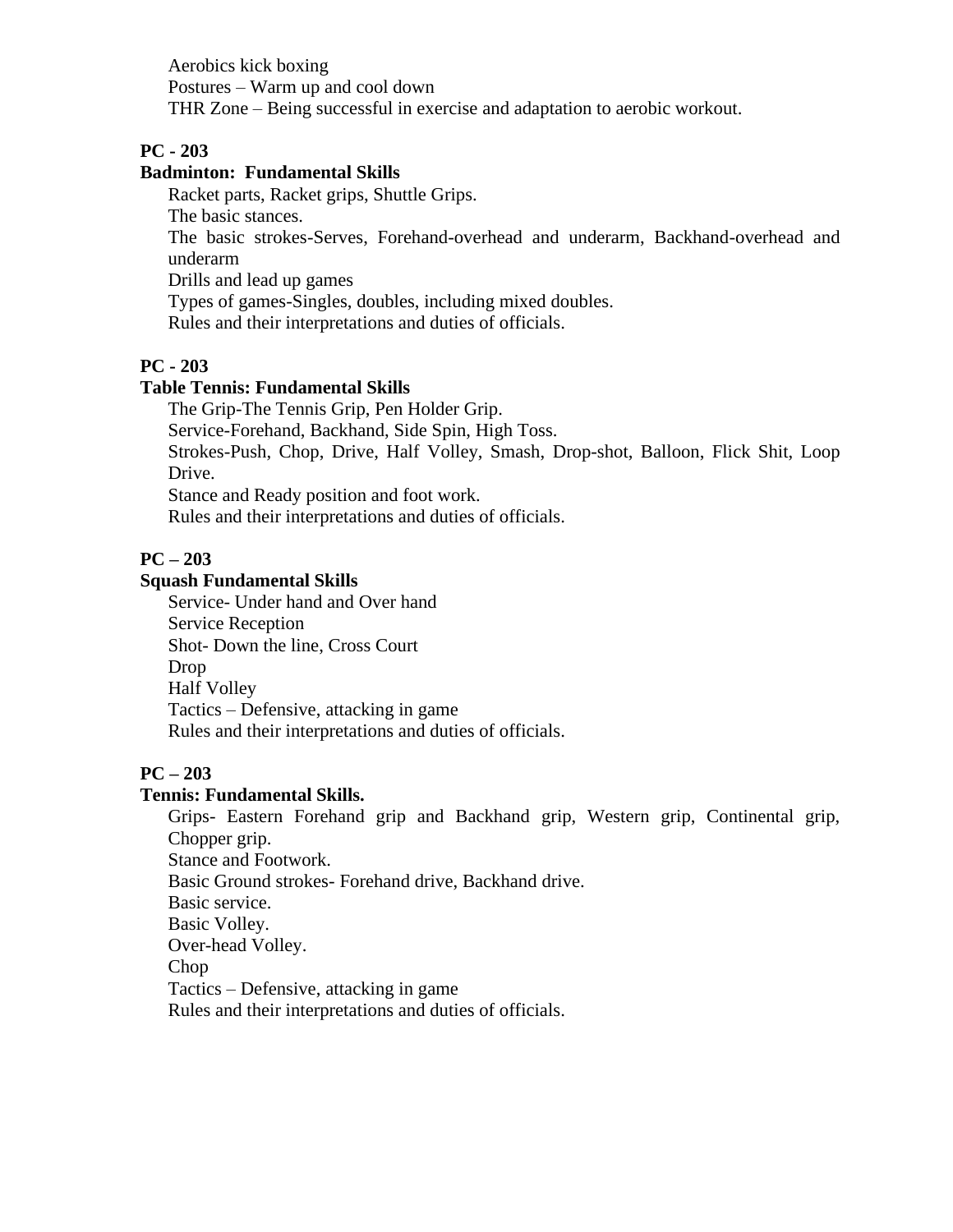## **PC – 301**

## **Track and fields (Throwing Events)**

Discus Throw, Javelin, Hemmer throw, shot-put

Basic Skills and techniques of the Throwing events o Ground Marking / Sector Marking Interpretation of Rules and Officiating.

Grip

Stance

Release

Reserve/ (Follow through action)

Rules and their interpretations and duties of officials

## **PC – 302**

## **Boxing: Fundamental Skills**

Player stance

Stance - Right hand stance, left hand stance. o Footwork – Attack, defence.

Punches – Jab, cross, hook, upper cut, combinations.

Defence slip – bob and weave, parry/block, cover up, clinch, counter attack o Tactics – Toe to toe, counter attack, fighting in close, feinting

Rules and their interpretations and duties of officials.

## **PC – 302**

## **Martial Arts/Karate: Fundamental Skills**

Player Stances – walking, hand positions, front-leaning, side-fighting.

Hand Techniques - Punches (form of a punch, straight punch, and reverse punch), Blocks (eight basic).

Leg Techniques - Snap kicks, stretching straight leg, thrust kicks, sidekicks, round house. Forms - The first cause Katas.

Self Defence - against punches, grabs and strikes, against basic weapons (knife, club sticks). Sparring - One step for middle punch, high punch and groin punch. (Defended by appropriate block from eight basic blocks).

Rules and their interpretations and duties of officials.

## **PC – 302**

## **Taekwondo: Fundamental Skills**

Player Stances – walking, extending walking, L stance, cat stance.

Fundamental Skills – Sitting stance punch, single punch, double punch, triple punch.

Punching Skill from sparring position – front-fist punch, rear fist punch, double punch, and four combination punch.

Foot Techniques (Balgisul) – standing kick (soseochagi), Front kick (AP chagi), Arc kick (BandalChagi), Side kick, (YeopChagi), Turning kick (DollyoChagi), Back kick (Twit Chagi), Reverse turning kick (BandaeDollyoChagi), Jump kick (TwimyoChagi),

Poomsae (Forms) – Jang, Yi Jang, Sam Jang, Sa Jang, O Jang, Yook Jang, Chil Jang, Pal Jang (Fundamental Movement – eye control, concentration of spirit, speed control, strength control, flexibility, balance, variety in techniques)

Sparring (Kyorugi) – One Step Sparring (hand techniques, foot techniques, self defence techniques, combination kicks), Free Sparring.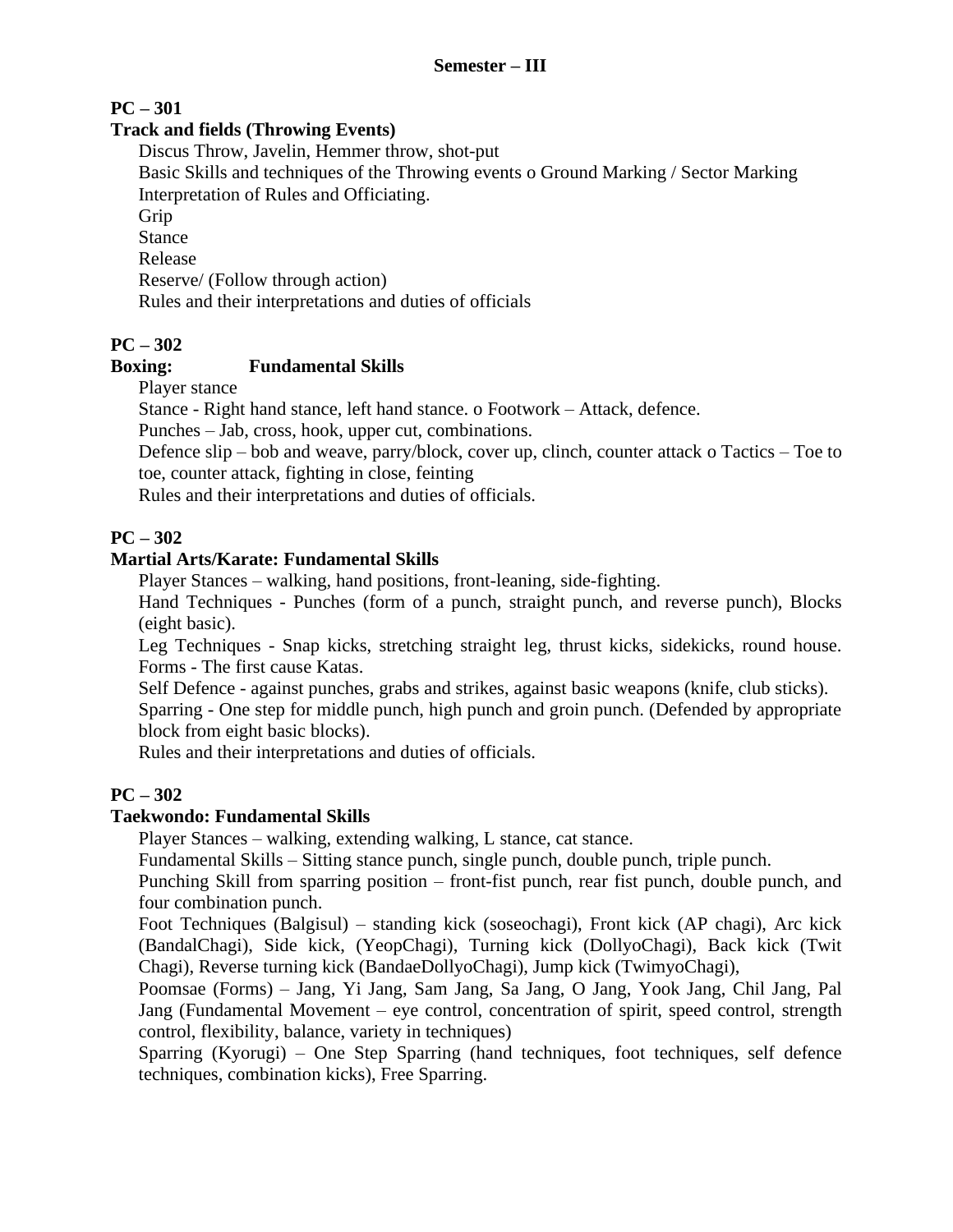Board Breaking (Kyokpa) – eye control, balance, power control, speed, point of attack. o Rules and their interpretations and duties of officials.

## **PC – 302**

## **Judo: Fundamental skills**

Rei (Salutation)-Ritsurei(Salutation in standing position), Zarai (Salutation in the sitting position)

Kumi kata (Methods of holding judo costume)

Shisei (Posture in Judo)

Kuzushi (Act of disturbing the opponent posture)

Tsukuri and kake (Preparatory action for attack)

Ukemi (Break Fall)-UrhiroUkemi (Rear break Fall), Yoko Ukemi (Side Break Fall), Mae Ukemi (Front Break Fall), Mae mawariUkemi (Front Rolling break fall)

Shin Tai (Advance or retreat foot movement)-Suri-ashi (Gliding foot), Twugi-ashi (Following footsteps), Ayumi-ashi (Waling steps.

Tai Sabaki (Management of the body)

NageWaze (Throwing techniques)-HizaGuruma (Knee wheel), SesaeTwurikomi-ashi

(Drawing ankle throw), De ashihari (Advance foot sweep), O Goshi (Major loinm), SeoiNage (Shoulder throw).

Katamawaze(Grappling techniques)-Kesagatame (Scaff hold), Kata gatame (Shoulder hold), Kami shihogatama (Locking of upper four quarters), Method of escaping from each hold.

## **PC – 302**

### **Wrestling: Fundamental Skills**

Take downs, Leg tackles, Arm drag.

Counters for take downs, Cross face, Whizzer series.

Escapes from under-sit-out turn in tripped.

Counters for escapes from under-Basic control back drop, Counters for stand up.

Pinning combination-Nelson series(Half Nelson, Half Nelson and Bar arm), Leg lift series,

Leg cradle series, Reverse double bar arm, chicken wing and half Nelson.

Escapes from pining: Wing lock series, Dopuble arm lock roll, Cridge.

Standing Wrestling-Head under arm series, whizzer series

Referees positions.

## **PC – 302**

## **Fencing: Fundamental Skill**

Basic Stance - on-guard position (feet and legs)

Footwork – advance, retire, lunge, Step-lunge

Grip – hold a foil correctly, Etiquette – salute and handshake to coaches and partners

Hit a target (glove, mask, person) at riposte distance

Lunge from an on-guard position.

Attack - simple attacks from sixte – direct, disengage, double attack, compound attacks high line – one-two and cut-over disengage, Cut-over attack, Low line attacks

Semi circular parries – octave and septime o Understand the layout of a piste.

Compound or successive parries.

Lateral parry and direct riposte

Fence a bout – judges etc. salutes and handshakes

Rules and their interpretations and duties of officials.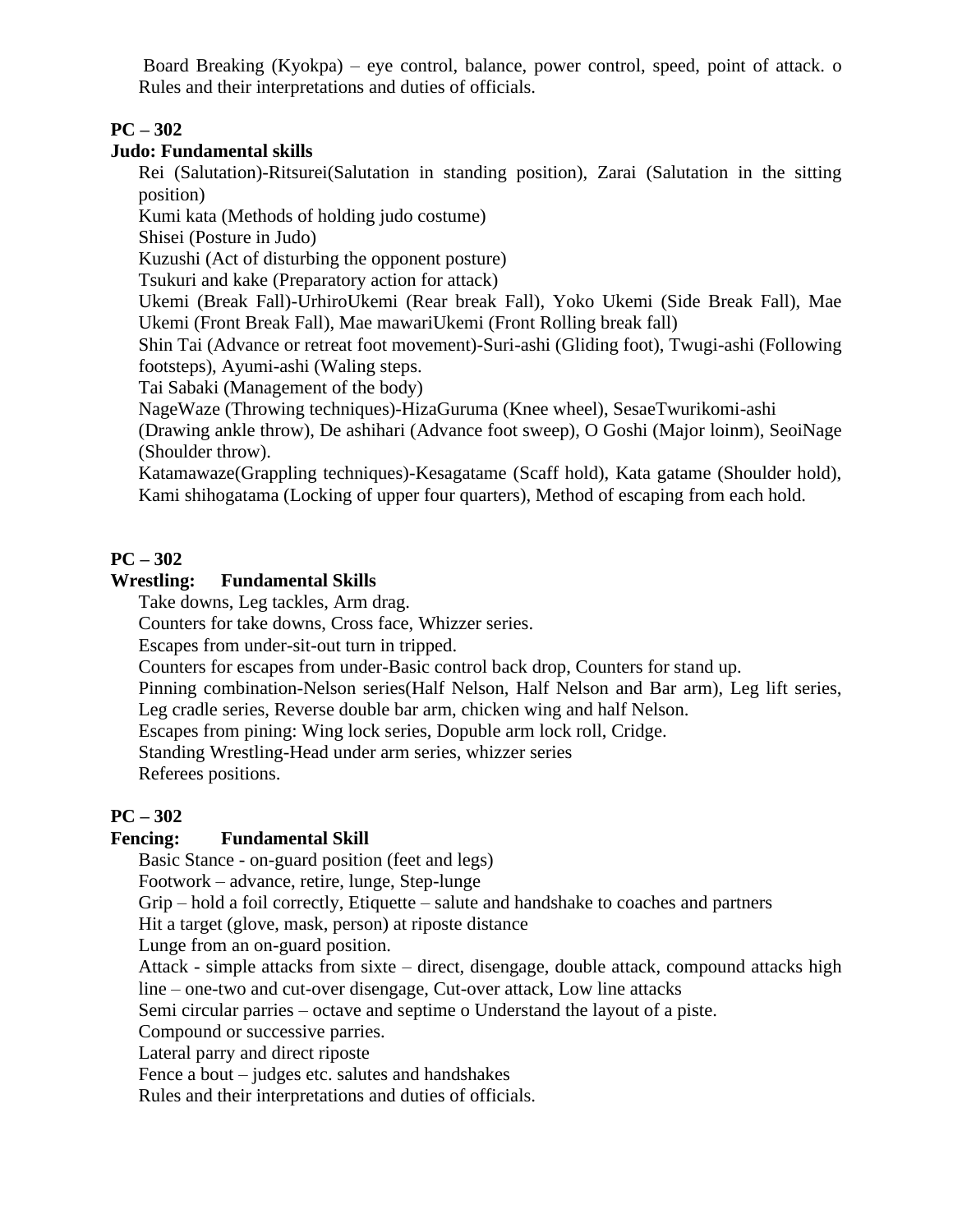### **PC 303 Team Games PC 303**

Base Ball Fundamental Skills Player Stances – walking, extending walking, L stance, cat stance. Grip – standard grip, choke grip, Batting – swing and bunt. Pitching Baseball : slider, fast pitch, curve ball, drop ball, rise ball, change up, knuckle ball, screw ball Softball: windmill, sling shot, starting position: wind up, set. Fielding – Catching: basics to catch fly hits, rolling hits, Throwing: over arm, side arm. Base running – Base running: single, double, triple, home run, Sliding: bent leg slide, hook slide, head first slide. Rules and their interpretations and duties of officials.

## **PC 303**

## **Netball: Fundamental Skills**

Catching: one handed, two handed, with feet grounded, in flight.

Throwing (different passes and their uses): one handed passes (shoulder, high shoulder, underarm, bounce, lob); two handed passes (push, overhead, bounce).

Footwork: landing on one foot; landing on two feet; pivot; running pass.

Shooting: one hand; two hands; forward step shot; backward step shot.

Techniques of getting free: dodge and sprint; sudden sprint; sprint and stop; sprinting with change of speed.

Defending: marking the player; marking the ball; blocking; inside the circle; outside the circle (that is, defending the circle edge against the pass in).

Intercepting: pass; shot.

The toss-up.

Role of individual players

Rules and their interpretations and duties of officials.

## **PC – 303**

## **Cricket: Fundamental Skills**

Batting-Forward and backward defensive stroke Bowling-Simple bowling techniques Fielding-Defensive and offensive fielding Catching-High catching and Slip catching Stopping and throwing techniques Wicket keeping techniques

## **PC 303**

## **Football: Fundamental Skills**

Kicks-Inside kick, Instep kick, Outer instep kick, lofted kick

Trapping-trapping rolling the ball, trapping bouncing ball with sole o Dribbling-With instep, inside and outer instep of the foot.

Heading-From standing, running and jumping.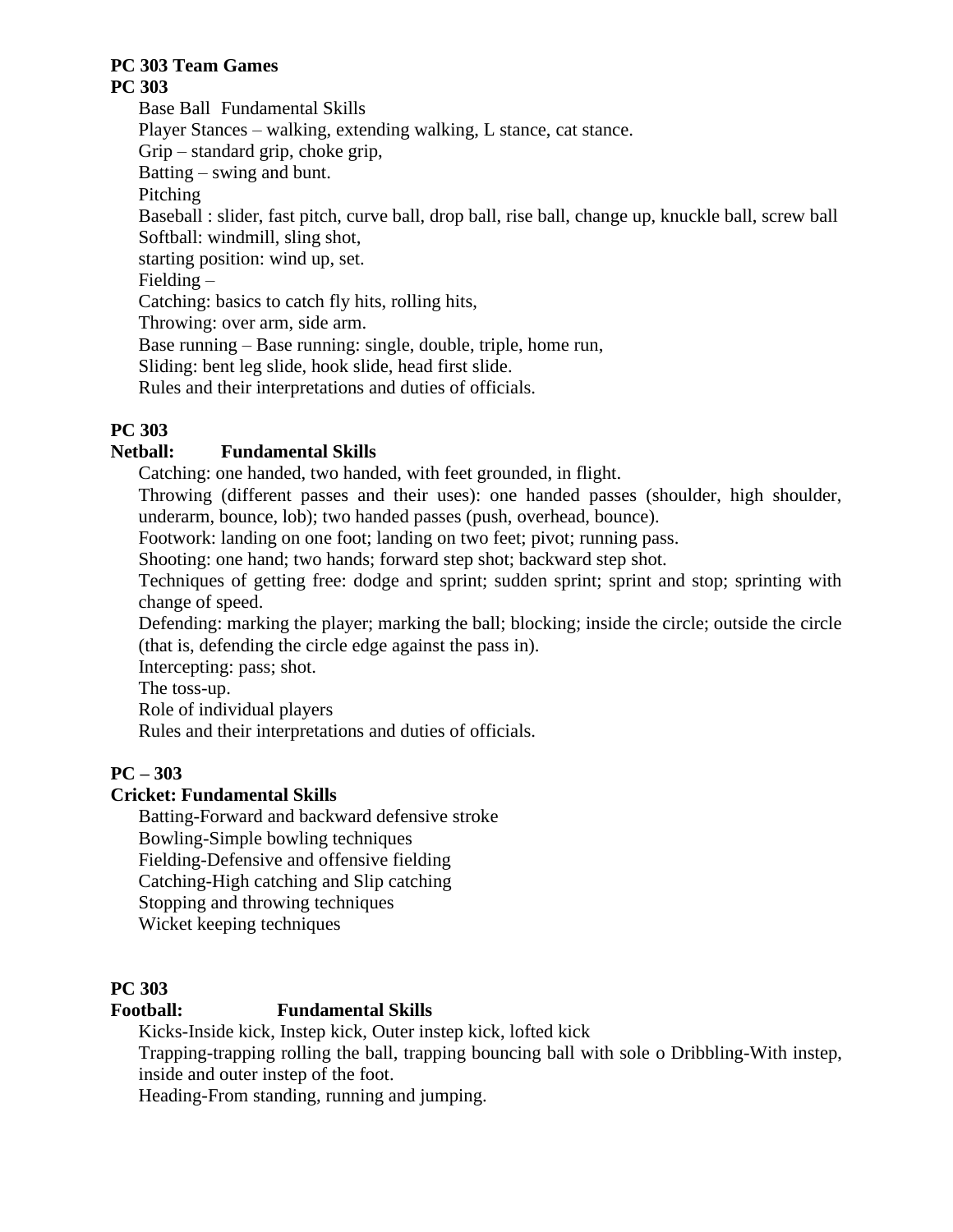Throw in

Feinting-With the lower limb and upper part of the body. o Tackling-Simple tackling, Slide tackling.

Goal Keeping-Collection of balls, Ball clearance-kicking, throwing and deflecting.

## **PC 303**

## **Hockey: Fundamental Skills**

Player stance & Grip o Rolling the ball

Dribbling o Push

Stopping o Hit

Flick

Scoop

Passing – Forward pass, square pass, triangular pass, diagonal pass, return pass, o Reverse hit Dodging

Goal keeping – Hand defence, foot defence o Positional play in attack and defense.

Rules and their interpretations and duties of officials. o Rules and their interpretations and duties of officials.

Ground Marking.

## **PC – 303**

## **Softball: Fundamental Skills**

Catching: one handed, two handed, with feet grounded, in flight.

Throwing (different passes and their uses): one handed passes (shoulder, high shoulder, underarm, bounce, lob); two handed passes (push, overhead, bounce).

Footwork: landing on one foot; landing on two feet; pivot; running pass.

Shooting: one hand; two hands; forward step shot; backward step shot.

Techniques of getting free: dodge and sprint; sudden sprint; sprint and stop; sprinting with change of speed.

Defending: marking the player; marking the ball; blocking; inside the circle; outside the circle (that is, defending the circle edge against the pass in).

Intercepting: pass; shot. o The toss-up.

Role of individual players

Rules and their interpretations and duties of officials.

## **PC 303**

## **Volleyball: Fundamental Skills**

Players Stance-Receiving the ball and passing to the team mates, o The Volley (Over head pass),

The Dig(Under hand pass).

Service-Under Arm Service, Side Arm Service, Tennis Service, Round Arm Service. Rules and their interpretations and duties of officials.

## **PC - 303**

## **Hand Ball: Fundamental Skills**

Catching, Throwing, Ball Control, Goal Throws-Jump Shot, Centre Shot, Dive Shot, Reverse Shot, Dribbling-High and Low, Attack and Counter Attack, Simple Counter Attack, Counter Attack from two wings and centre, Blocking, Goal keeping, Defence.

Rules and their interpretations and duties of officials.